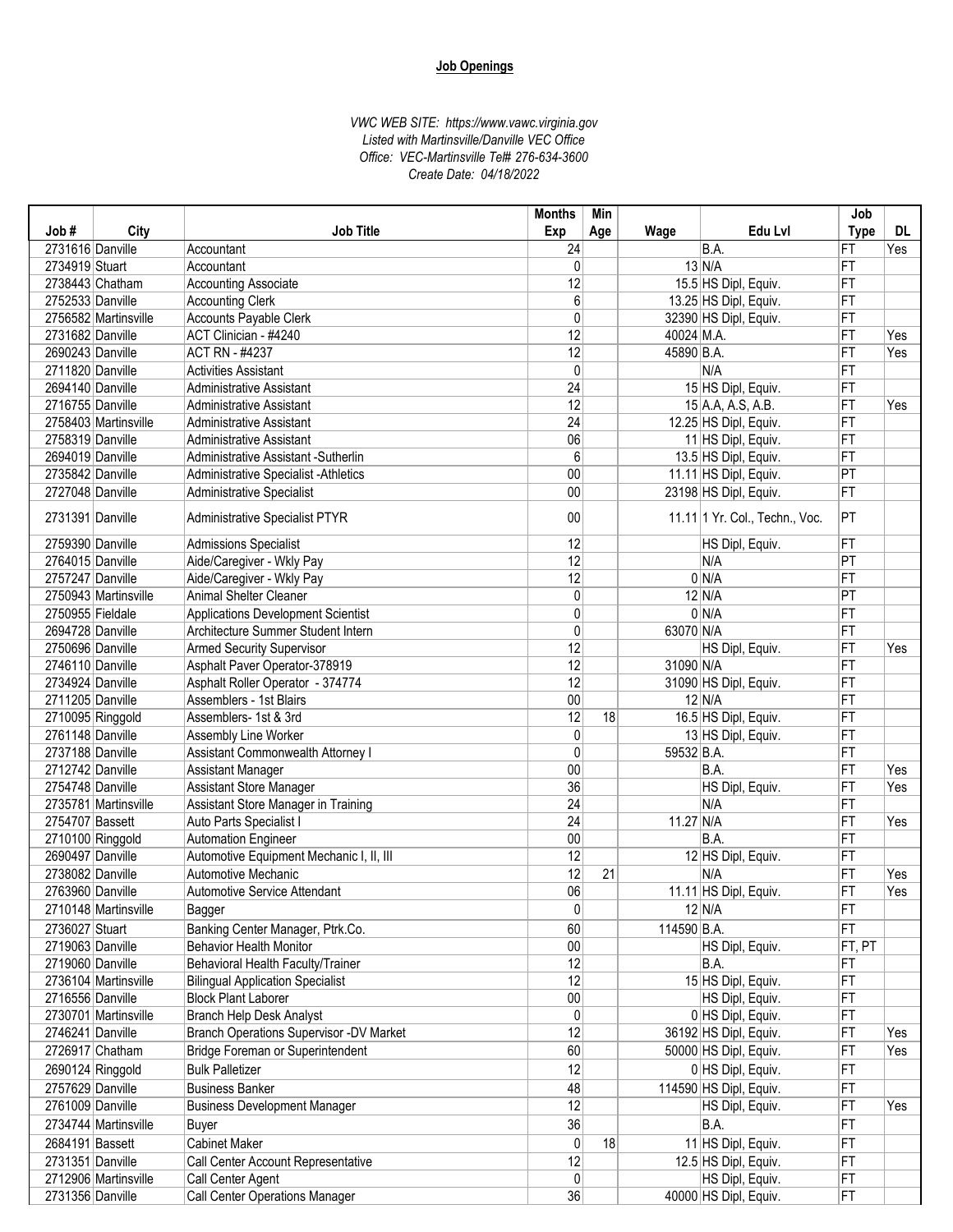| Job#             | City                                         | <b>Job Title</b>                                   | <b>Months</b><br>Exp | Min<br>Age | Wage         | Edu Lvl                     | Job<br><b>Type</b>   | DL.        |
|------------------|----------------------------------------------|----------------------------------------------------|----------------------|------------|--------------|-----------------------------|----------------------|------------|
| 2718854 Danville |                                              | Cardiac Sographer                                  | 00                   |            |              | 0 2 Yrs. Col., Techn., Voc. | FT, PT               |            |
| 2718868 Danville |                                              | Cardiac Technician                                 | 00                   |            |              | HS Dipl, Equiv.             | FT, PT               |            |
| 2707171 Danville |                                              | Care Coordinator #4320                             | 84                   |            | 37267 B.A.   |                             | FT                   | Yes        |
| 2726947 Danville |                                              | Caregiver                                          | 00                   |            |              | 12 HS Dipl, Equiv.          | $ \mathsf{PT} $      | Yes        |
|                  | 2757251 Chatham                              | Caregiver Weekly Pay                               | 0                    |            |              | 0 N/A                       | FT                   |            |
| 2743587 Gretna   |                                              | Caregiver Weekly Pay                               | 12                   |            |              | N/A                         | FT                   |            |
|                  | 2743654 Dry Fork                             | Caregiver Weekly Pay                               | 12                   |            |              | 0 N/A                       | FT                   |            |
|                  |                                              |                                                    |                      |            |              |                             |                      |            |
|                  | 2764104 Chatham                              | Caregiver Weekly Pay                               | 0<br>12              |            |              | 0 N/A                       | FT                   |            |
| 2764110 Gretna   |                                              | Caregiver Weekly Pay                               | 12                   |            |              | 0 N/A<br>N/A                | FT<br>FT             |            |
| 2716817 Danville | 2764370 Dry Fork                             | Caregiver Weekly Pay                               | 12                   |            |              |                             |                      |            |
| 2718872 Danville |                                              | Case Aide                                          | 00                   |            |              | 15 HS Dipl, Equiv.          | FT                   | Yes        |
|                  |                                              | Case Manager - Sign On Bonus                       | $\overline{3}$       |            | 37042 B.A.   | $0 BA$ .                    | FT<br>FT             |            |
|                  | 2722324 Chatham                              | Casework Counselor-Green Rock<br>Cashier           | 3                    |            |              |                             | $\overline{PT}$      |            |
|                  | 2716388 Martinsville                         |                                                    |                      |            |              | 0 HS Dipl, Equiv.           |                      |            |
| 2731437 Danville |                                              | Cashier                                            | 00                   |            |              | 0 N/A                       | FT, PT               |            |
|                  | 2728960 Martinsville                         | Cashier - PT                                       | 6                    |            |              | 0 HS Dipl, Equiv.           | PT                   |            |
|                  | 2727522 Martinsville                         | Catcher/Heat Transfer Associate                    | 0<br>$\overline{0}$  |            | $11.5$ N/A   |                             | FT                   |            |
|                  | 2725609 Martinsville<br>2710960 Martinsville | <b>CCC Specialist</b>                              |                      |            |              | 25450 HS Dipl, Equiv.       | FT                   |            |
|                  |                                              | <b>CCC Varsity Specialist</b>                      | 6                    |            |              | 25450 HS Dipl, Equiv.       | FT                   |            |
|                  | 2717106 Chatham                              | <b>CDL A Driver</b>                                | $\overline{0}$       |            |              | 0 HS Dipl, Equiv.           | FT                   |            |
| 2716314 Danville |                                              | <b>CDL Driver Class A</b>                          | 12                   |            |              | HS Dipl, Equiv.             | FT                   | <b>CDL</b> |
|                  | 2728825 Martinsville                         | <b>CDL Truck Driver</b>                            | 12                   |            |              | HS Dipl, Equiv.             | FT                   | <b>CDL</b> |
|                  | 2725817 Ridgeway                             | <b>CDL Truck Driver</b>                            | 24                   |            |              | N/A                         | FT                   | <b>CDL</b> |
| 2728290 Danville |                                              | <b>CDL-A Regional Truck Driver</b>                 | $\overline{0}$       |            | 33790 N/A    |                             | FT                   |            |
| 2733303 Danville |                                              | Center Leadership Trainee -Oper.                   | 24                   |            |              | $0 BA$ .                    | FT                   | Yes        |
| 2712713 Danville |                                              | <b>Center Medical Specialists</b>                  | 00                   |            |              | 1 Yr. Col., Techn., Voc.    | IFT.                 |            |
|                  | 2750892 Martinsville                         | Center Store Associate                             | 0                    |            |              | N/A                         | FT                   |            |
| 2731578 Danville |                                              | <b>Certificed Nursing Assistant CNA</b>            | 00                   |            |              | 0 Voc. Certif.              | FT, PT               |            |
| 2757241 Danville |                                              | Certified Caregiver Weekly Pay                     | 12                   |            |              | N/A                         | FT                   |            |
| 2764205 Danville |                                              | Certified Caregiver Weekly Pay                     | 12                   |            |              | N/A                         | PT                   |            |
| 2734712 Henry    |                                              | Certified Nursing Assistant (CNA)                  | $\mathbf{0}$         |            |              | $11$ N/A                    | PT                   |            |
| 2735749 Danville |                                              | Certified Nursing Assistant-\$2500 Bonus           | 00                   |            |              | HS Dipl, Equiv.             | FT                   |            |
| 2763892 Gretna   |                                              |                                                    | 00                   |            |              |                             | FT, PT               |            |
|                  |                                              | Certified Nursing Assistants (CNA)                 |                      |            |              | 14 HS Dipl, Equiv.          |                      |            |
| 2735772 Danville |                                              | Certified Occup. Therapist Assistant-COTA          | 00                   |            |              | 0 2 Yrs. Col., Techn., Voc. | <b>PRN</b>           |            |
| 2712604 Danville |                                              | Certified Occup. Therapist Assistant-COTA          | 00 <sub>0</sub>      |            |              | 0 2 Yrs. Col., Techn., Voc. | FT                   |            |
| 2690220 Danville |                                              | Child & Family Clinician - #4270                   | 12                   |            | 40024 M.A.   |                             | FT                   | Yes        |
| 2736019 Danville |                                              | Child Care Provider - Contract #4317               | 06                   |            |              | $11$ N/A                    | PRN                  | Yes        |
| 2762159 Danville |                                              | <b>Circulation Specialist</b>                      | 06                   |            |              | 27058 HS Dipl, Equiv.       | FT                   | Yes        |
|                  | 2733632 Martinsville                         | City Engineer                                      | $\overline{0}$       |            | $61482$ B.A. |                             | FT                   | Yes        |
| 2713071 Blairs   |                                              | Clerk-1st & 3rd                                    | 0                    | 18         |              | 0 HS Dipl, Equiv.           | FT                   |            |
| 2718879 Danville |                                              | <b>Clinical Associates</b>                         | 12                   |            |              | HS Dipl, Equiv.             | FT, PT               |            |
|                  | 2718730 Martinsville                         | <b>Clinical Facility Manager</b>                   | 120                  |            |              | 85720 A.A, A.S, A.B.        | FT                   |            |
| 2737117 Danville |                                              | Clinical Instructors for BSN Students              | 24                   |            |              | $0$ M.A.                    | FT                   |            |
| 2692577 Danville |                                              | Clinical Lab Techlogists                           | 12                   |            |              | B.A.                        | FT, PT               |            |
| 2712587 Danville |                                              | CNA - \$2500 Bonus                                 | 00                   |            |              | 0 HS Dipl, Equiv.           | FT                   |            |
|                  | 2750873 Chatham                              | CNA - All Shifts-\$3,500 Bonus                     | 00 <sub>0</sub>      |            |              | HS Dipl, Equiv.             | FT, PT               |            |
| 2712603 Danville |                                              | CNA - Weekend Only Option                          | 00 <sub>0</sub>      |            |              | 0 HS Dipl, Equiv.           | PT                   |            |
| 2716442 Danville |                                              | CNA/PCA/NA                                         | 6                    |            |              | $9.5$ N/A                   | FT, $PT$ $\vert$ Yes |            |
|                  | 2722409 Chatham                              | Cognitive Counselor-Green Rock                     | 1                    |            | 39627 B.A.   |                             | FT                   |            |
|                  | 2740427 Chatham                              | <b>Collator Operator</b>                           | 12                   |            |              | 15.07 HS Dipl, Equiv.       | FT                   |            |
| 2722568 Gretna   |                                              | Commerc. Sales Trainer-may be loc. at any CCI loc. | 36                   |            | 52000 B.A.   |                             | FT                   |            |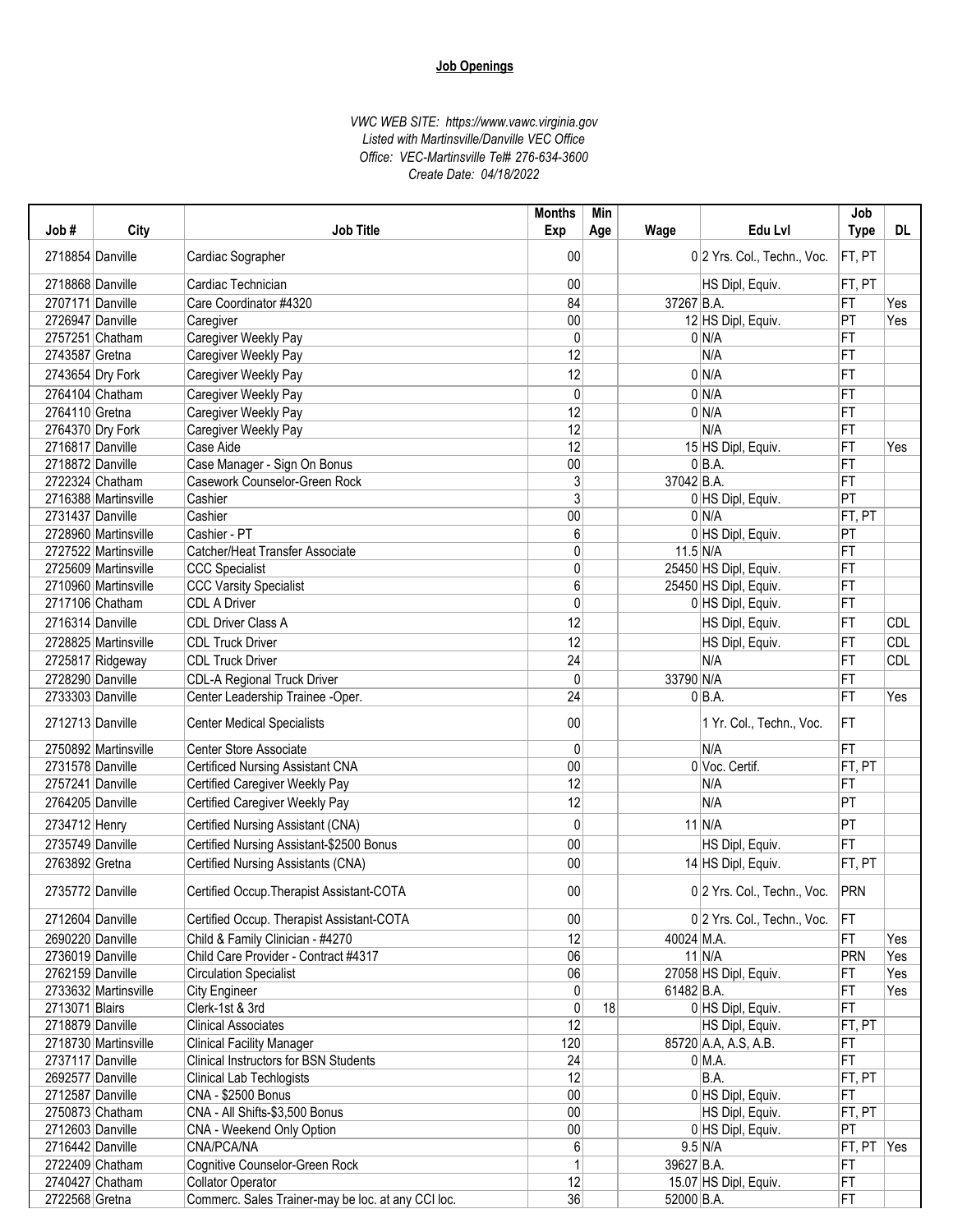| Edu LvI<br>Job#<br>City<br><b>Job Title</b><br>Exp<br>Age<br>Wage<br>2749675 Danville<br>10 HS Dipl, Equiv.<br>Community Coach/Direct Support Professional<br>$00\,$<br>0<br>$0 \mid N/A$<br>2740784 Martinsville<br>Community Health Worker (CHW)<br>12<br>37267 B.A.<br>2690331 Danville<br>Community/Coalition Coordinator<br>0<br>$15$ N/A<br>2734774 Martinsville<br><b>Concession Attendant</b><br>12<br>21<br>2716543 Danville<br>18 HS Dipl, Equiv.<br>Concrete Delivery Professional<br>17.58 N/A<br>2694166 Blairs<br>Concrete Finisher<br>$\mathbf 0$<br>2747229 Stuart<br>24<br>26530 N/A<br>Constru. Laborers<br>$6\phantom{1}6$<br><b>Construction Worker/Carpenter</b><br>18<br>2710246 Martinsville<br>N/A<br>12<br>2710109 Ringgold<br>HS Dipl, Equiv.<br>Continuous Improvement Coordinator<br>36<br>2736326 Martinsville<br>Continu. Improv. Engr.<br>71910 B.A.<br>$\overline{12}$<br>2716195 Chatham<br>Continu. Improv. Mgr<br>0 HS Dipl, Equiv.<br>12<br>2718118 Martinsville<br>Continu. Improv. Rotational Progm.<br>87890 B.A.<br>Controls Technician 2<br>2723278 Fieldale<br>0<br>56070 HS Dipl, Equiv.<br>2711818 Danville<br>06<br>0 N/A<br>Cook/Dietary Aide/Utility Worker<br>$\mathbf{0}$<br>N/A<br>2740502 Martinsville<br>Cook/Teachers Assistant<br>$00\,$<br>B.A.<br>2750700 Danville<br>Coordnr of Institutional Research & Effectiveness<br>12<br>34085 1 Yr. Col., Techn., Voc.<br>2690491 Danville<br><b>Correctional Officer 1</b> | <b>Type</b><br>FT, PT<br>FT<br>FT<br>FT<br>FT<br>FT<br>FT<br>FT<br>FT<br>FT<br>FT<br>FT<br>FT | DL<br>Yes<br>Yes<br>Yes<br><b>CDL</b><br>Yes |
|------------------------------------------------------------------------------------------------------------------------------------------------------------------------------------------------------------------------------------------------------------------------------------------------------------------------------------------------------------------------------------------------------------------------------------------------------------------------------------------------------------------------------------------------------------------------------------------------------------------------------------------------------------------------------------------------------------------------------------------------------------------------------------------------------------------------------------------------------------------------------------------------------------------------------------------------------------------------------------------------------------------------------------------------------------------------------------------------------------------------------------------------------------------------------------------------------------------------------------------------------------------------------------------------------------------------------------------------------------------------------------------------------------------------------------------------------------------------------|-----------------------------------------------------------------------------------------------|----------------------------------------------|
|                                                                                                                                                                                                                                                                                                                                                                                                                                                                                                                                                                                                                                                                                                                                                                                                                                                                                                                                                                                                                                                                                                                                                                                                                                                                                                                                                                                                                                                                              |                                                                                               |                                              |
|                                                                                                                                                                                                                                                                                                                                                                                                                                                                                                                                                                                                                                                                                                                                                                                                                                                                                                                                                                                                                                                                                                                                                                                                                                                                                                                                                                                                                                                                              |                                                                                               |                                              |
|                                                                                                                                                                                                                                                                                                                                                                                                                                                                                                                                                                                                                                                                                                                                                                                                                                                                                                                                                                                                                                                                                                                                                                                                                                                                                                                                                                                                                                                                              |                                                                                               |                                              |
|                                                                                                                                                                                                                                                                                                                                                                                                                                                                                                                                                                                                                                                                                                                                                                                                                                                                                                                                                                                                                                                                                                                                                                                                                                                                                                                                                                                                                                                                              |                                                                                               |                                              |
|                                                                                                                                                                                                                                                                                                                                                                                                                                                                                                                                                                                                                                                                                                                                                                                                                                                                                                                                                                                                                                                                                                                                                                                                                                                                                                                                                                                                                                                                              |                                                                                               |                                              |
|                                                                                                                                                                                                                                                                                                                                                                                                                                                                                                                                                                                                                                                                                                                                                                                                                                                                                                                                                                                                                                                                                                                                                                                                                                                                                                                                                                                                                                                                              |                                                                                               |                                              |
|                                                                                                                                                                                                                                                                                                                                                                                                                                                                                                                                                                                                                                                                                                                                                                                                                                                                                                                                                                                                                                                                                                                                                                                                                                                                                                                                                                                                                                                                              |                                                                                               |                                              |
|                                                                                                                                                                                                                                                                                                                                                                                                                                                                                                                                                                                                                                                                                                                                                                                                                                                                                                                                                                                                                                                                                                                                                                                                                                                                                                                                                                                                                                                                              |                                                                                               |                                              |
|                                                                                                                                                                                                                                                                                                                                                                                                                                                                                                                                                                                                                                                                                                                                                                                                                                                                                                                                                                                                                                                                                                                                                                                                                                                                                                                                                                                                                                                                              |                                                                                               |                                              |
|                                                                                                                                                                                                                                                                                                                                                                                                                                                                                                                                                                                                                                                                                                                                                                                                                                                                                                                                                                                                                                                                                                                                                                                                                                                                                                                                                                                                                                                                              |                                                                                               |                                              |
|                                                                                                                                                                                                                                                                                                                                                                                                                                                                                                                                                                                                                                                                                                                                                                                                                                                                                                                                                                                                                                                                                                                                                                                                                                                                                                                                                                                                                                                                              |                                                                                               |                                              |
|                                                                                                                                                                                                                                                                                                                                                                                                                                                                                                                                                                                                                                                                                                                                                                                                                                                                                                                                                                                                                                                                                                                                                                                                                                                                                                                                                                                                                                                                              |                                                                                               |                                              |
|                                                                                                                                                                                                                                                                                                                                                                                                                                                                                                                                                                                                                                                                                                                                                                                                                                                                                                                                                                                                                                                                                                                                                                                                                                                                                                                                                                                                                                                                              |                                                                                               |                                              |
|                                                                                                                                                                                                                                                                                                                                                                                                                                                                                                                                                                                                                                                                                                                                                                                                                                                                                                                                                                                                                                                                                                                                                                                                                                                                                                                                                                                                                                                                              |                                                                                               |                                              |
|                                                                                                                                                                                                                                                                                                                                                                                                                                                                                                                                                                                                                                                                                                                                                                                                                                                                                                                                                                                                                                                                                                                                                                                                                                                                                                                                                                                                                                                                              | FT, PT                                                                                        |                                              |
|                                                                                                                                                                                                                                                                                                                                                                                                                                                                                                                                                                                                                                                                                                                                                                                                                                                                                                                                                                                                                                                                                                                                                                                                                                                                                                                                                                                                                                                                              | FT                                                                                            |                                              |
|                                                                                                                                                                                                                                                                                                                                                                                                                                                                                                                                                                                                                                                                                                                                                                                                                                                                                                                                                                                                                                                                                                                                                                                                                                                                                                                                                                                                                                                                              | FT                                                                                            | Yes                                          |
|                                                                                                                                                                                                                                                                                                                                                                                                                                                                                                                                                                                                                                                                                                                                                                                                                                                                                                                                                                                                                                                                                                                                                                                                                                                                                                                                                                                                                                                                              | FT                                                                                            | Yes                                          |
|                                                                                                                                                                                                                                                                                                                                                                                                                                                                                                                                                                                                                                                                                                                                                                                                                                                                                                                                                                                                                                                                                                                                                                                                                                                                                                                                                                                                                                                                              |                                                                                               |                                              |
| 2722431 Chatham<br>Corrections Major-Green Rock<br>12<br>53703 HS Dipl, Equiv.                                                                                                                                                                                                                                                                                                                                                                                                                                                                                                                                                                                                                                                                                                                                                                                                                                                                                                                                                                                                                                                                                                                                                                                                                                                                                                                                                                                               | FT                                                                                            | Yes                                          |
| 00<br>18<br>2667230 Chatham<br><b>Corrections Officer-Green Rock</b><br>35064 HS Dipl, Equiv.                                                                                                                                                                                                                                                                                                                                                                                                                                                                                                                                                                                                                                                                                                                                                                                                                                                                                                                                                                                                                                                                                                                                                                                                                                                                                                                                                                                | FT                                                                                            | Yes                                          |
| 2722101 Danville<br>CP Lead Technician<br>06<br>2 Yrs. Col., Techn., Voc.                                                                                                                                                                                                                                                                                                                                                                                                                                                                                                                                                                                                                                                                                                                                                                                                                                                                                                                                                                                                                                                                                                                                                                                                                                                                                                                                                                                                    | FT                                                                                            |                                              |
| 42956 M.A.<br>2707166 Danville<br>Crisis Services Clinician #4024<br>60                                                                                                                                                                                                                                                                                                                                                                                                                                                                                                                                                                                                                                                                                                                                                                                                                                                                                                                                                                                                                                                                                                                                                                                                                                                                                                                                                                                                      | FT                                                                                            | Yes                                          |
| 2718891 Danville<br>$00\,$<br>CT Techlogist - Sign On Bonus<br>2 Yrs. Col., Techn., Voc.                                                                                                                                                                                                                                                                                                                                                                                                                                                                                                                                                                                                                                                                                                                                                                                                                                                                                                                                                                                                                                                                                                                                                                                                                                                                                                                                                                                     | <b>IFT</b>                                                                                    |                                              |
| 2760956 Danville<br>06<br><b>Custodial/Building Maintenance</b><br>14 HS Dipl, Equiv.                                                                                                                                                                                                                                                                                                                                                                                                                                                                                                                                                                                                                                                                                                                                                                                                                                                                                                                                                                                                                                                                                                                                                                                                                                                                                                                                                                                        | FT                                                                                            |                                              |
| 2718845 Danville<br>Custodian<br>$00\,$<br>18<br>11.11 HS Dipl, Equiv.                                                                                                                                                                                                                                                                                                                                                                                                                                                                                                                                                                                                                                                                                                                                                                                                                                                                                                                                                                                                                                                                                                                                                                                                                                                                                                                                                                                                       | FT                                                                                            | Yes                                          |
| Custodian of Records<br>12<br>2731358 Danville<br>$15$ A.A, A.S, A.B.                                                                                                                                                                                                                                                                                                                                                                                                                                                                                                                                                                                                                                                                                                                                                                                                                                                                                                                                                                                                                                                                                                                                                                                                                                                                                                                                                                                                        | FT                                                                                            | Yes                                          |
| 12<br><b>Customer Account Representative</b><br>29222 HS Dipl, Equiv.<br>2716226 Danville                                                                                                                                                                                                                                                                                                                                                                                                                                                                                                                                                                                                                                                                                                                                                                                                                                                                                                                                                                                                                                                                                                                                                                                                                                                                                                                                                                                    | FT                                                                                            | Yes                                          |
| 60<br>$0 BA$ .<br>2712739 Danville<br><b>Customer Care Manager</b>                                                                                                                                                                                                                                                                                                                                                                                                                                                                                                                                                                                                                                                                                                                                                                                                                                                                                                                                                                                                                                                                                                                                                                                                                                                                                                                                                                                                           | FT                                                                                            |                                              |
| $\pmb{0}$<br>2691681 Martinsville<br>Customer Lead<br>0 HS Dipl, Equiv.                                                                                                                                                                                                                                                                                                                                                                                                                                                                                                                                                                                                                                                                                                                                                                                                                                                                                                                                                                                                                                                                                                                                                                                                                                                                                                                                                                                                      | PT                                                                                            |                                              |
| 3<br>N/A<br>2707345 Martinsville<br>Customer Service - PT                                                                                                                                                                                                                                                                                                                                                                                                                                                                                                                                                                                                                                                                                                                                                                                                                                                                                                                                                                                                                                                                                                                                                                                                                                                                                                                                                                                                                    | PT                                                                                            |                                              |
| 0<br>18950 N/A<br>2757116 Danville<br><b>Customer Service Driver I</b><br>21                                                                                                                                                                                                                                                                                                                                                                                                                                                                                                                                                                                                                                                                                                                                                                                                                                                                                                                                                                                                                                                                                                                                                                                                                                                                                                                                                                                                 | FT                                                                                            | Yes                                          |
| 6<br>Customer Service Representative<br>14.5 HS Dipl, Equiv.<br>2716244 Martinsville                                                                                                                                                                                                                                                                                                                                                                                                                                                                                                                                                                                                                                                                                                                                                                                                                                                                                                                                                                                                                                                                                                                                                                                                                                                                                                                                                                                         | FT                                                                                            |                                              |
| 12<br>2730664 Danville<br><b>Customer Service Representative</b><br>12 HS Dipl, Equiv.                                                                                                                                                                                                                                                                                                                                                                                                                                                                                                                                                                                                                                                                                                                                                                                                                                                                                                                                                                                                                                                                                                                                                                                                                                                                                                                                                                                       | FT                                                                                            |                                              |
| 12<br>2758331 Danville<br><b>Customer Service Representative</b><br>12 HS Dipl, Equiv.                                                                                                                                                                                                                                                                                                                                                                                                                                                                                                                                                                                                                                                                                                                                                                                                                                                                                                                                                                                                                                                                                                                                                                                                                                                                                                                                                                                       | FT                                                                                            |                                              |
| $\pmb{0}$<br>25450 HS Dipl, Equiv.<br>2757650 Martinsville<br>Customer Service Representative - Remote                                                                                                                                                                                                                                                                                                                                                                                                                                                                                                                                                                                                                                                                                                                                                                                                                                                                                                                                                                                                                                                                                                                                                                                                                                                                                                                                                                       | FT                                                                                            |                                              |
| $\pmb{0}$<br>$13$ N/A<br>2725729 Ridgeway<br>Cutting Machine Operator 1st & 2nd                                                                                                                                                                                                                                                                                                                                                                                                                                                                                                                                                                                                                                                                                                                                                                                                                                                                                                                                                                                                                                                                                                                                                                                                                                                                                                                                                                                              | FT                                                                                            |                                              |
| 0<br>2749436 Meadows Of Dan Cutting Tool Operator<br>HS Dipl, Equiv.                                                                                                                                                                                                                                                                                                                                                                                                                                                                                                                                                                                                                                                                                                                                                                                                                                                                                                                                                                                                                                                                                                                                                                                                                                                                                                                                                                                                         | FT                                                                                            |                                              |
| 2688538 Stuart<br>D-8 Bulldzr Oper. & GPS Dozr Oper.<br>12<br>35290 N/A                                                                                                                                                                                                                                                                                                                                                                                                                                                                                                                                                                                                                                                                                                                                                                                                                                                                                                                                                                                                                                                                                                                                                                                                                                                                                                                                                                                                      | FT                                                                                            |                                              |
|                                                                                                                                                                                                                                                                                                                                                                                                                                                                                                                                                                                                                                                                                                                                                                                                                                                                                                                                                                                                                                                                                                                                                                                                                                                                                                                                                                                                                                                                              |                                                                                               |                                              |
| 2741753 Danville<br>Data Entry Clerk<br>12<br>13.5 HS Dipl, Equiv.                                                                                                                                                                                                                                                                                                                                                                                                                                                                                                                                                                                                                                                                                                                                                                                                                                                                                                                                                                                                                                                                                                                                                                                                                                                                                                                                                                                                           | FT                                                                                            |                                              |
| 12<br>2760993 Martinsville<br><b>Delivery Driver</b><br>21<br>0 N/A                                                                                                                                                                                                                                                                                                                                                                                                                                                                                                                                                                                                                                                                                                                                                                                                                                                                                                                                                                                                                                                                                                                                                                                                                                                                                                                                                                                                          | FT                                                                                            | CDL                                          |
| <b>Deposit Operations Specialist</b><br>$\pmb{0}$<br>2760843 Martinsville<br>32390 HS Dipl, Equiv.                                                                                                                                                                                                                                                                                                                                                                                                                                                                                                                                                                                                                                                                                                                                                                                                                                                                                                                                                                                                                                                                                                                                                                                                                                                                                                                                                                           | FT                                                                                            |                                              |
| 0<br>2690489 Danville<br>Deputy - Sheriff's Office<br>34475 HS Dipl, Equiv.                                                                                                                                                                                                                                                                                                                                                                                                                                                                                                                                                                                                                                                                                                                                                                                                                                                                                                                                                                                                                                                                                                                                                                                                                                                                                                                                                                                                  | FT                                                                                            | Yes                                          |
| 2737209 Danville<br>Deputy Fire Chief<br>108<br>79739 A.A, A.S, A.B.                                                                                                                                                                                                                                                                                                                                                                                                                                                                                                                                                                                                                                                                                                                                                                                                                                                                                                                                                                                                                                                                                                                                                                                                                                                                                                                                                                                                         | FT                                                                                            | Yes                                          |
| Deputy Sheriff<br>39000 HS Dipl, Equiv.<br>2733433 Martinsville<br>0<br>18                                                                                                                                                                                                                                                                                                                                                                                                                                                                                                                                                                                                                                                                                                                                                                                                                                                                                                                                                                                                                                                                                                                                                                                                                                                                                                                                                                                                   | FT                                                                                            |                                              |
| 2745412 Danville<br>0<br>18<br>Detailer - 323227<br>$15 \vert N/A$                                                                                                                                                                                                                                                                                                                                                                                                                                                                                                                                                                                                                                                                                                                                                                                                                                                                                                                                                                                                                                                                                                                                                                                                                                                                                                                                                                                                           | PT                                                                                            |                                              |
| 12<br>B.A.<br>2759398 Danville<br>Development Associate-Philanthropy                                                                                                                                                                                                                                                                                                                                                                                                                                                                                                                                                                                                                                                                                                                                                                                                                                                                                                                                                                                                                                                                                                                                                                                                                                                                                                                                                                                                         | <b>FT</b>                                                                                     | Yes                                          |
| 2718897 Danville<br>12<br>Diagstic Technician<br>0 2 Yrs. Col., Techn., Voc.                                                                                                                                                                                                                                                                                                                                                                                                                                                                                                                                                                                                                                                                                                                                                                                                                                                                                                                                                                                                                                                                                                                                                                                                                                                                                                                                                                                                 | <b>PRN</b>                                                                                    |                                              |
| 2758279 Danville<br>Diesel Mechanic - Chatham<br>12<br>16 HS Dipl, Equiv.                                                                                                                                                                                                                                                                                                                                                                                                                                                                                                                                                                                                                                                                                                                                                                                                                                                                                                                                                                                                                                                                                                                                                                                                                                                                                                                                                                                                    | FT                                                                                            |                                              |
| Dietary Aide<br>6<br>0 HS Dipl, Equiv.<br>2731577 Danville                                                                                                                                                                                                                                                                                                                                                                                                                                                                                                                                                                                                                                                                                                                                                                                                                                                                                                                                                                                                                                                                                                                                                                                                                                                                                                                                                                                                                   | PT                                                                                            |                                              |
| 06<br>2731594 Danville<br>Dietary Cook<br>11 HS Dipl, Equiv.                                                                                                                                                                                                                                                                                                                                                                                                                                                                                                                                                                                                                                                                                                                                                                                                                                                                                                                                                                                                                                                                                                                                                                                                                                                                                                                                                                                                                 | <b>FT</b>                                                                                     |                                              |
| 12<br>2752350 Martinsville<br>Dietary Cook<br>N/A                                                                                                                                                                                                                                                                                                                                                                                                                                                                                                                                                                                                                                                                                                                                                                                                                                                                                                                                                                                                                                                                                                                                                                                                                                                                                                                                                                                                                            | <b>FT</b>                                                                                     |                                              |
| 2721062 Danville<br>Dining Services Associate<br>$00\,$<br>18<br>N/A                                                                                                                                                                                                                                                                                                                                                                                                                                                                                                                                                                                                                                                                                                                                                                                                                                                                                                                                                                                                                                                                                                                                                                                                                                                                                                                                                                                                         | PT                                                                                            |                                              |
| Direct Support Profess.<br>0<br>HS Dipl, Equiv.<br>2764350 Martinsville                                                                                                                                                                                                                                                                                                                                                                                                                                                                                                                                                                                                                                                                                                                                                                                                                                                                                                                                                                                                                                                                                                                                                                                                                                                                                                                                                                                                      | FT                                                                                            |                                              |
| 2736009 Danville<br>Direct Support Professional - Residential - #3210<br>$6 \mid$<br>27492 HS Dipl, Equiv.                                                                                                                                                                                                                                                                                                                                                                                                                                                                                                                                                                                                                                                                                                                                                                                                                                                                                                                                                                                                                                                                                                                                                                                                                                                                                                                                                                   | FT                                                                                            | Yes                                          |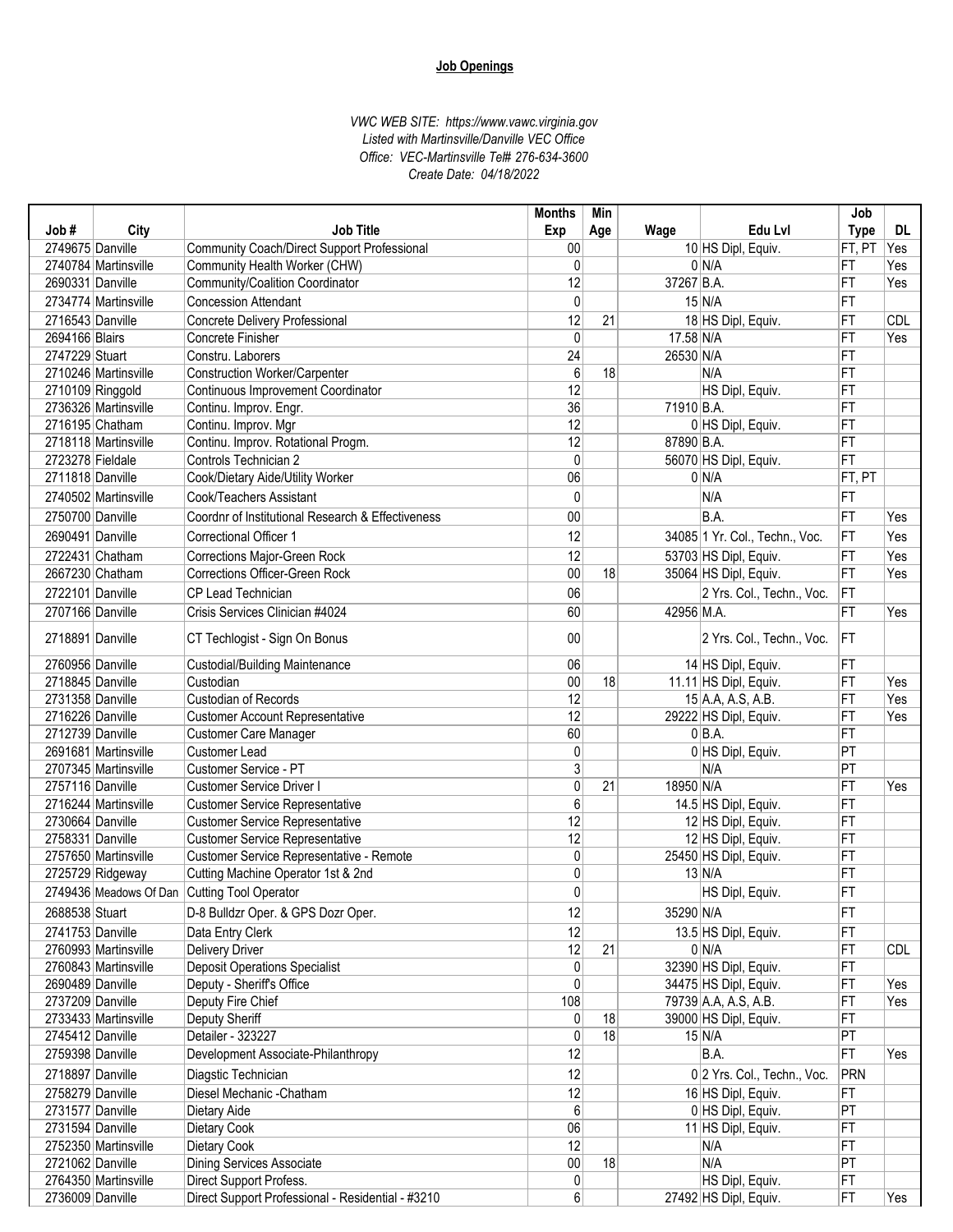|                  |                      |                                                               | <b>Months</b>   | Min |            |                                 | Job             |            |
|------------------|----------------------|---------------------------------------------------------------|-----------------|-----|------------|---------------------------------|-----------------|------------|
| Job#             | City                 | <b>Job Title</b>                                              | Exp             | Age | Wage       | Edu Lvl                         | <b>Type</b>     | DL         |
| 2736006 Danville |                      | Direct Support Professional - Residential - Contract          | $00\,$          |     |            | 13.21 HS Dipl, Equiv.           | FT              | Yes        |
| 2722713 Blairs   |                      | Director of Distribution Center Operations                    | 120             |     |            | B.A.                            | FT              |            |
| 2718023 Danville |                      | Director of Meetings & Events                                 | 60              |     |            | B.A.                            | FT              | Yes        |
| 2717804 Danville |                      | Director of Online Admissions                                 | 60              |     |            | B.A.                            | FT              |            |
| 2717833 Danville |                      | Director of Traditional Admissions                            | 60              |     |            | B.A.                            | FT              |            |
|                  |                      |                                                               |                 |     |            |                                 |                 |            |
| 2718045 Danville |                      | Director/Assistant Director of Alumni & Constituent Relations | 60              |     |            | B.A.                            | FT              | Yes        |
|                  | 2716390 Martinsville | <b>Dish Washer</b>                                            | $\mathbf{0}$    |     |            | 0 N/A                           | FT, PT          |            |
| 2734941 Danville |                      | Distributor Operator - 374778                                 | 12              |     |            | 39070 HS Dipl, Equiv.           | FT              |            |
|                  | 2710083 Ringgold     | Divisional Leadsperson                                        | 12              |     |            | HS Dipl, Equiv.                 | FT              |            |
| 2751025 Gretna   |                      | <b>Document Specialist</b>                                    | 36              |     |            | 21 HS Dipl, Equiv.              | FT              |            |
| 2694188 Danville |                      | Dor Center Technician                                         | 00              |     |            | 0 HS Dipl, Equiv.               | FT              |            |
| 2690615 Danville |                      | Driver / Technician - Medical                                 | $\mathbf{0}$    |     |            | 0 N/A                           | FT              |            |
| 2746061 Danville |                      | Driver OTR                                                    | 06              |     |            | 2 Yrs. Col., Techn., Voc.       | FT              | <b>CDL</b> |
| 2660636 Stuart   |                      | Early Head Start Infant/Toddler Teacher - Ptrk Co.            | 12              |     |            | 12.15 HS Dipl, Equiv.           | FT              | Yes        |
| 2718903 Danville |                      | <b>ED Technician</b>                                          | 06              |     |            | Voc. Certif.                    | FT, PT          |            |
|                  | 2718093 Martinsville | EHS Coordnr.                                                  | 36              |     |            | $0 BA$ .                        | FT              |            |
| 2735857 Danville |                      | <b>Electric Engineer-Utilities</b>                            | 24              |     | 59370 B.A. |                                 | FT              | Yes        |
| 2707314 Danville |                      | Electric Engr Tech/Compliance Coordnr                         | $\overline{24}$ |     |            | 39757 A.A. A.S. A.B.            | FT              |            |
|                  | 2733622 Martinsville | Electrc. & Electronic Techn.                                  | 24              |     |            | 35500 2 Yrs. Col., Techn., Voc. | IFT             |            |
|                  |                      |                                                               |                 |     |            |                                 |                 |            |
|                  | 2716820 Martinsville | <b>Electrical Engineer</b>                                    | 36              |     |            | 83160 A.A. A.S. A.B.            | FT              |            |
| 2690137 Fieldale |                      | Electrical Engineer - Exper.                                  | $\mathbf{0}$    |     | 83160 N/A  |                                 | FT              |            |
| 2683943 Danville |                      | Electrical Maintenance Mechanic                               | 12              |     |            | 18 HS Dipl, Equiv.              | FT              |            |
|                  | 2725818 Martinsville | Electrical Maintenance Technician                             | 12              |     |            | HS Dipl, Equiv.                 | FT              |            |
|                  | 2749454 Ridgeway     | Electrical Maintenance Technician                             | 60              |     |            | 2 Yrs. Col., Techn., Voc.       | FT              |            |
| 2761320 Danville |                      | Electrical Maintenance Technician                             | $\overline{12}$ |     |            | 18 A.A, A.S, A.B.               | FT              |            |
| 2691303 Danville |                      | <b>Electrical Technician</b>                                  | 60              | 18  |            | HS Dipl, Equiv.                 | FT              |            |
|                  | 2736068 Chatham      | Electrician                                                   | 12              |     |            | HS Dipl, Equiv.                 | FT              | Yes        |
|                  | 2729963 Martinsville | Electricians                                                  | 48              |     |            | 43020 HS Dipl, Equiv.           | FT              |            |
|                  | 2733437 Martinsville | Emergency 911 Telecommunicator                                | 0               |     |            | 32594 HS Dipl, Equiv.           | FT              |            |
| 2754616 Danville |                      | Emerg. Commun. Telecommunicatornicator                        | 00              |     |            | 31560 1 Yr. Col., Techn., Voc.  | FT              | Yes        |
| 2741758 Danville |                      | End Line Operator - Ringgold                                  | 12              |     |            | 12 HS Dipl, Equiv.              | FT              |            |
| 2711800 Danville |                      | Entry Level Technician                                        | 24              |     |            | $13$ N/A                        | FT              | Yes        |
|                  | 2741394 Ridgeway     | Environmental Health & Safety Manager                         | 36              |     | 75140 B.A. |                                 | FT              |            |
|                  | 2/34/1/ Martinsville | Environmental, Health, and Safety Specialist                  | 0               |     |            | B.A.                            | FT              |            |
| 2760945 Danville |                      | EOL Operators - End Of Line- Ringgold                         | 06              |     |            | 12 HS Dipl, Equiv.              | FT              |            |
| 2742267 Stuart   |                      | Erosion & Sediment Foreman                                    | 36              |     |            | 53520 HS Dipl, Equiv.           | FT              | Yes        |
|                  | 2725727 Ridgeway     | Estimator                                                     | 0               |     |            | 45000 HS Dipl, Equiv.           | FT              |            |
| 2764901 Danville |                      | Excavator & Dozer Oper.                                       | 12              |     | 35290 N/A  |                                 | FT              |            |
| 2688564 Stuart   |                      | Excavator Gradall Oper.                                       | 12              |     | 34580 N/A  |                                 | FT              |            |
| 2742074 Fieldale |                      | <b>Experienced Mechanic</b>                                   | 0               |     |            | 31290 HS Dipl, Equiv.           | FT              |            |
| 2734738 Danville |                      | <b>Experienced Plumber</b>                                    | 12              |     |            | HS Dipl, Equiv.                 | FT              | Yes        |
|                  | 2725888 Ridgeway     | Fabrication Operator                                          | 0               |     |            | 0 HS Dipl, Equiv.               | FT              |            |
| 2734519 Gretna   |                      | Fabricators                                                   | 12              |     |            | $12$ N/A                        | FT              |            |
| 2731357 Danville |                      | Facilities Coordinator II                                     | 60              |     |            | 0 HS Dipl, Equiv.               | FT              | Yes        |
| 2721266 Bassett  |                      | <b>Facilities Operations Assistant</b>                        | $\mathbf{0}$    |     |            | 31160 HS Dipl, Equiv.           | FT              |            |
|                  | 2687761 Martinsville | Facility Administrator                                        | 120             |     |            | 85720 A.A, A.S, A.B.            | FT              |            |
| 2710036 Danville |                      | Family Self-Sufficiency Case Manager                          | 12              |     |            | B.A.                            | $ \mathsf{FT} $ | Yes        |
| 2720865 Danville |                      | Family Service Advocate                                       | 12              |     |            | 13.48 A.A, A.S, A.B.            | FT              |            |
|                  | 2764055 Martinsville | Family Services Specialist I/II                               | 24              |     | 36993 B.A. |                                 | FT              |            |
|                  | 2764077 Martinsville | Family Services Specialist IV- Family Preservation            | 24              |     | 45591 B.A. |                                 | FT              | Yes        |
|                  | 2745860 Martinsville | Family Services Supvr - Child Protective Serv.                | $\overline{0}$  |     | 45591 B.A. |                                 | FT              |            |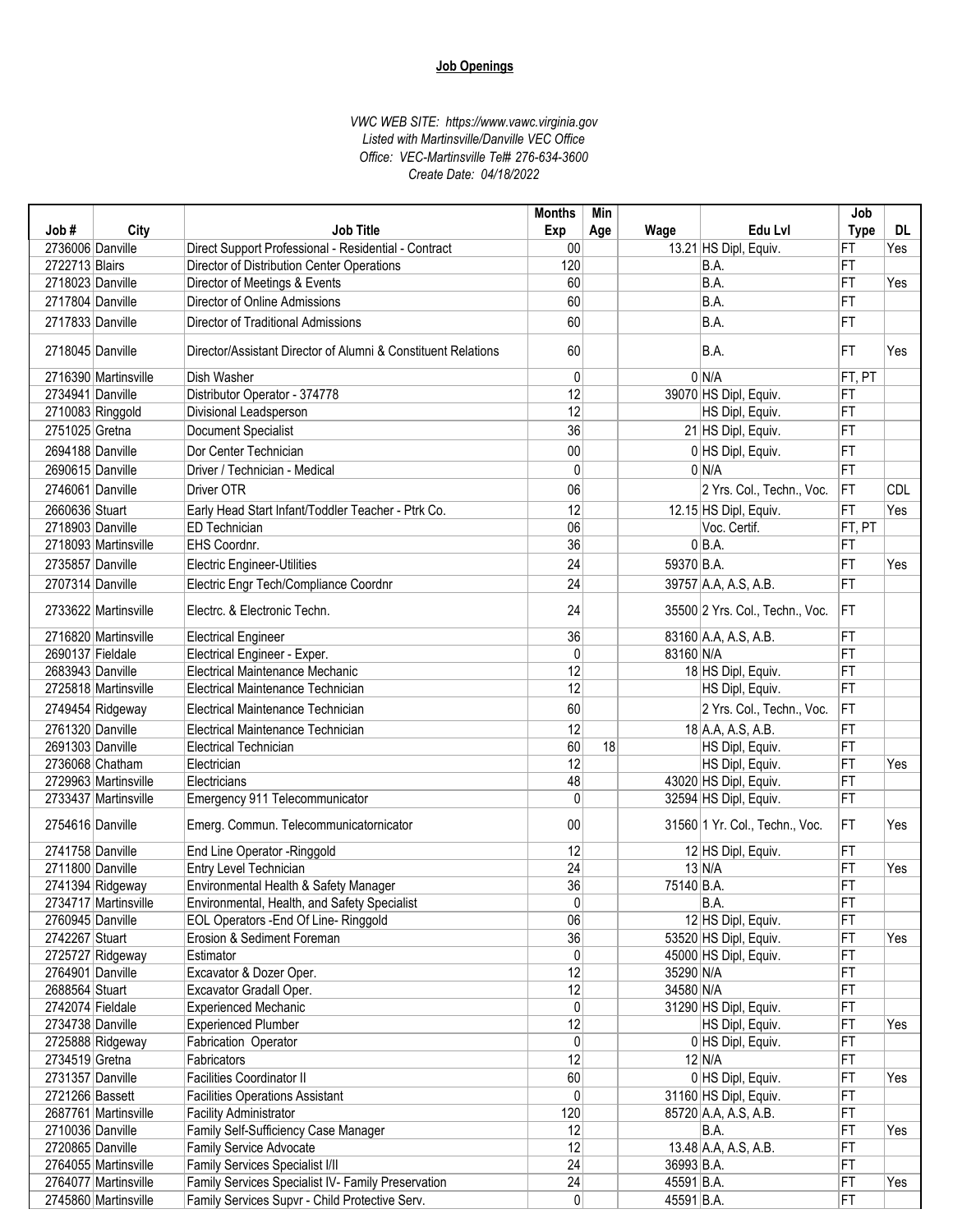|                  |                      |                                                       | <b>Months</b>   | Min |            |                       | Job             |            |
|------------------|----------------------|-------------------------------------------------------|-----------------|-----|------------|-----------------------|-----------------|------------|
| Job#             | City                 | <b>Job Title</b>                                      | Exp             | Age | Wage       | Edu Lvl               | <b>Type</b>     | DL.        |
|                  | 2635210 South Boston | Farmworkers and Laborers, Crop                        | 0               | 16  | 14.16 N/A  |                       | FT              |            |
|                  | 2734786 Martinsville | FC Tech 1                                             | 24              |     |            | $0$ A.A, A.S, A.B.    | FT              |            |
|                  | 2759835 Martinsville | <b>Field Recruiter</b>                                | 12              |     | 53380 N/A  |                       | FT              |            |
| 2744626 Danville |                      | <b>Financial Planning Analyst</b>                     | 12              |     |            | B.A.                  | FT              |            |
| 2744646 Stuart   |                      | <b>Financial Services Representative</b>              | 0               |     |            | 28100 HS Dipl, Equiv. | FT              |            |
| 2726495 Danville |                      | <b>Financial Services Representative</b>              | 12              |     |            | 45400 HS Dipl, Equiv. | FT              |            |
| 2767173 Chatham  |                      | Finishing Operator - 3rd                              | 00              |     |            | HS Dipl, Equiv.       | FT              |            |
|                  | 2733434 Martinsville | Fire Fighter/EMT Hnry Co.                             | 0               | 18  |            | 18.72 HS Dipl, Equiv. | FT, PT          |            |
| 2690535 Stuart   |                      | Firefighter/ALS                                       | 12              |     |            | 0 N/A                 | FT              | Yes        |
| 2738385 Chatham  |                      | <b>Fiscal Technician</b>                              | 12              |     |            | 28354 HS Dipl, Equiv. | FT              | Yes        |
|                  | 2734779 Martinsville | Flagger                                               | $\mathbf{0}$    | 18  |            | N/A                   | FT              |            |
| 2737996 Chatham  |                      | <b>Flexo Printing Press Operator</b>                  | 00              |     |            | 16.65 HS Dipl, Equiv. | FT              |            |
| 2746249 Danville |                      | Floating Customer Service Rep/Teller                  | 00              |     |            | 33280 HS Dipl, Equiv. | FT              | Yes        |
| 2744488 Danville |                      | FM Program Manager                                    | 60              |     |            | B.A.                  | FT              |            |
| 2758287 Danville |                      | Forklift Operator                                     | 12              |     |            | 12.5 HS Dipl, Equiv.  | FT              |            |
| 2750861 Chatham  |                      | Forklift Operator 3rd                                 | 06              |     |            | HS Dipl, Equiv.       | FT              |            |
| 2746072 Danville |                      | Formulation Coordinator                               | 12              | 18  |            | HS Dipl, Equiv.       | FT              |            |
| 2761028 Danville |                      | Freight Processing Lead - Execu. Dr #5404             | 24              |     |            | HS Dipl, Equiv.       | FT              |            |
| 2761034 Danville |                      | Freight Processing Lead - Execu. Dr #5404             | 24              |     |            | HS Dipl, Equiv.       | FT              |            |
| 2744630 Danville |                      | Freight Processing Lead-rDan Shopping Ctr #1675       | 24              |     |            | HS Dipl, Equiv.       | FT              |            |
| 2691471 Danville |                      | Front Desk Clerk                                      | 00              |     |            | N/A                   | PT              |            |
| 2718915 Danville |                      | Front Office Representatives                          | $\overline{24}$ |     |            | HS Dipl, Equiv.       | FT, PT          |            |
|                  | 2728970 Martinsville | FT-Receiver/Stocker-Overnight                         | $\mathbf{0}$    |     |            | 0 N/A                 | FT              |            |
|                  | 2760888 Martinsville | <b>Fulfillment Associate Team Lead</b>                | 24              |     |            | 0 N/A                 | FT              |            |
|                  | 2725950 Martinsville | <b>Fulfillment Team Lead</b>                          | 24              |     |            | N/A                   | FT              |            |
| 2716704 Danville |                      | Full Time Store Associate                             | 00              |     |            | 14.5 HS Dipl, Equiv.  | FT              |            |
|                  | 2709974 Martinsville | Furniture Sprayer                                     | 3               |     |            | N/A                   | FT              |            |
| 2721270 Fieldale |                      | General Cleaner                                       | $\mathbf{0}$    |     |            | $11$ N/A              | FT              |            |
| 2718032 Danville |                      | General Custodian                                     | 00              |     |            | 0 HS Dipl, Equiv.     | FT              |            |
| 2746280 Danville |                      | General Labor                                         | 00              |     | $12.5$ N/A |                       | FT              |            |
| 2760994 Danville |                      | General Laborer - Chatham                             | 06              |     |            | $15$ N/A              | FT              |            |
| 2761005 Danville |                      | General Laborer                                       | 00              |     |            | $13$ N/A              | FT              |            |
| 2694094 Danville |                      | General Laborer                                       | 00              |     |            | $12$ N/A              | FT              |            |
| 2734906 Danville |                      | General Laborer - 374681                              | 12              |     |            | 23110 HS Dipl, Equiv. | FT              |            |
| 2764896 Danville |                      | <b>General Laborers</b>                               | $\mathbf{0}$    |     | 26530 N/A  |                       | FT              |            |
| 2718040 Danville |                      | General Maintenance                                   | 06              |     |            | HS Dipl, Equiv.       | FT              | Yes        |
| 2751138 Danville |                      | General Maintenance Techn.                            | 12              |     |            | 18 HS Dipl, Equiv.    | FT              | Yes        |
|                  | 2740493 Martinsville | General Maintenance Worker                            | $\mathbf{0}$    |     | 32754 N/A  |                       | FT              |            |
| 2731441 Danville |                      | General Manager                                       | 60              |     |            | HS Dipl, Equiv.       | FT              | Yes        |
| 2740633 Danville |                      | General Wearhouse Assoicate                           | 0               | 18  | 19750 N/A  |                       | FT              |            |
| 2716165 Chatham  |                      | Gluing Operator - 3rd                                 | 06              |     |            | 0 HS Dipl, Equiv.     | FT              |            |
| 2744705 Danville |                      | <b>GME Coordinator</b>                                | 60              |     |            | A.A, A.S, A.B.        | FT              | Yes        |
| 2734726 Danville |                      | Grader Operator -375221                               | 12              |     | 35290 N/A  |                       | FT              |            |
|                  | 2736880 Martinsville | Groundskeeper                                         | 12              | 18  |            | $12$ N/A              | FT              |            |
|                  |                      |                                                       |                 |     |            |                       |                 |            |
| 2690501 Danville |                      | Groundskeeper-Public Works                            | 24              |     |            | 12.96 HS Dipl, Equiv. | FT              | Yes        |
| 2736932 Danville |                      | <b>Guest Services Representative</b>                  | 12              |     |            | 12 HS Dipl, Equiv.    | $\overline{PT}$ |            |
| 2742614 Danville |                      | Habilitation Technician / Direct Support Professional | 12              |     |            | 24780 HS Dipl, Equiv. | FT              |            |
|                  | 2711603 Martinsville | Hand Sander                                           | 0               |     |            | 12 HS Dipl, Equiv.    | FT              |            |
| 2660681 Stuart   |                      | Head Start Teacher - Ptrk Co.                         | 24              |     |            | 12.89 A.A, A.S, A.B.  | FT              | Yes        |
| 2660665 Stuart   |                      | Head Start Teacher Assistant - Ptrk Co.               | 12              |     |            | HS Dipl, Equiv.       | FT              | Yes        |
| 2761090 Danville |                      | Healthy Fam. Case Mgr/Fam. Support Wkr - #2096        | 12              |     | 37267 B.A. |                       | FT              | Yes        |
| 2763959 Danville |                      | Heavy Equipment Mechanic                              | 12              |     |            | 20.94 HS Dipl, Equiv. | FT              | <b>CDL</b> |
| 2690513 Danville |                      | Heavy Equipment Operator                              | 48              |     |            | 18 HS Dipl, Equiv.    | $ \mathsf{FT} $ | Yes        |
|                  | 2707308 Ridgeway     | Helper-Production Worker                              | 0               | 18  |            | $15 \vert N/A$        | FT              |            |
| 2711864 Danville |                      | <b>HIM Specialist</b>                                 | 24              |     |            | HS Dipl, Equiv.       | FT              |            |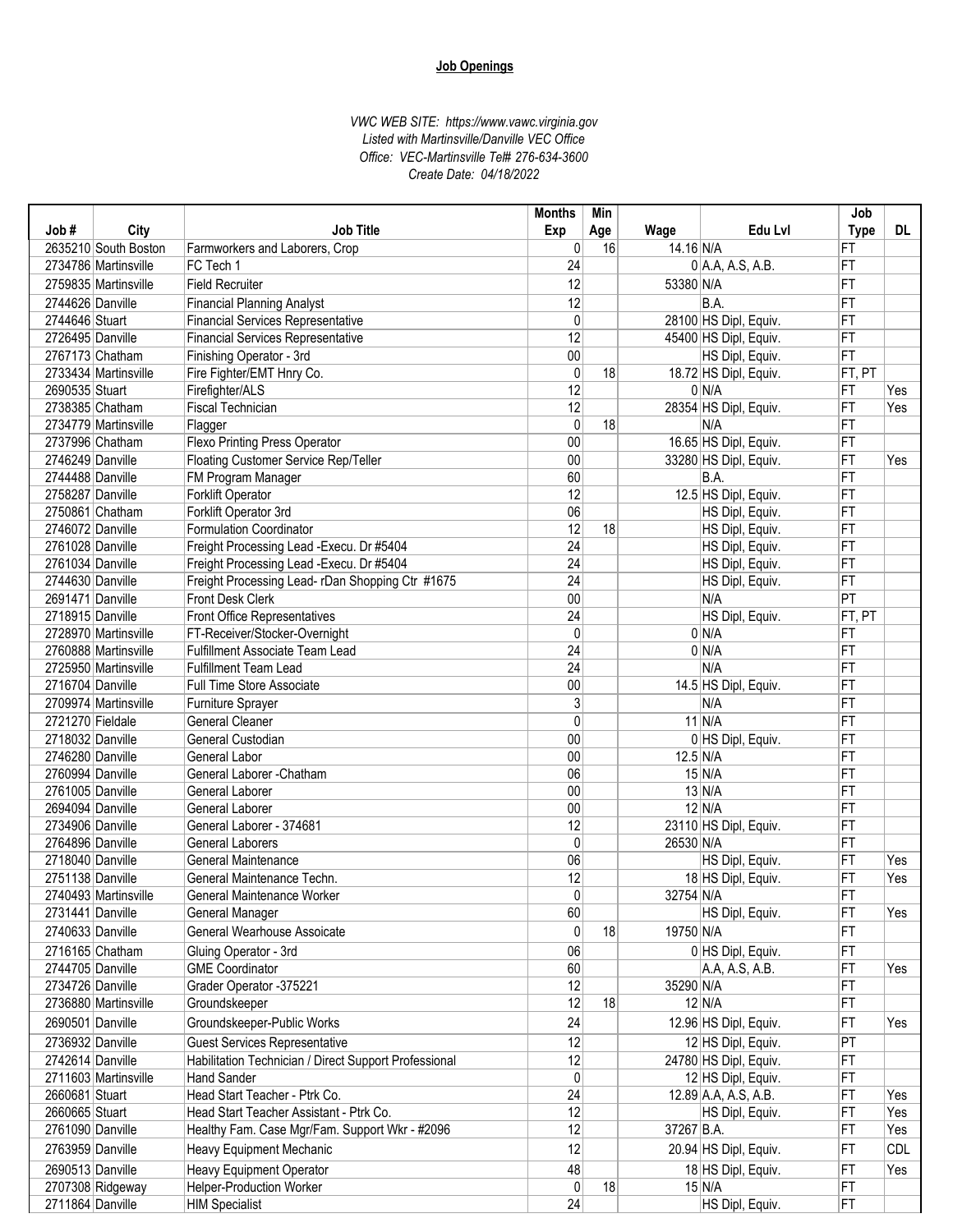| Job#             |                      | <b>Job Title</b>                                                                       | <b>Months</b> | Min |               | Edu Lvl                     | Job             | DL  |
|------------------|----------------------|----------------------------------------------------------------------------------------|---------------|-----|---------------|-----------------------------|-----------------|-----|
|                  | City                 |                                                                                        | Exp           | Age | Wage          |                             | <b>Type</b>     |     |
| 2731107 Danville |                      | Home Care RN Executive Director                                                        | 36            |     | 85720 N/A     |                             | FT              |     |
| 2760828 Danville |                      | Hme Serv. Inspector -Constru. Sales-1st Yr Earn Potential \$65K -<br>HOMES026853-00002 | 12            |     | 22000 N/A     |                             | FT              |     |
| 2719157 Danville |                      | House Supervisor                                                                       | 36            |     |               | $0 BA$ .                    | FT              |     |
| 2691459 Danville |                      | Housekeeper                                                                            | 06            |     |               | N/A                         | PT              |     |
| 2716398 Danville |                      | Housekeeper P/T-1st                                                                    | 12            |     |               | N/A                         | PT              |     |
| 2721084 Danville |                      | Housekeeper                                                                            | 00            |     |               | N/A                         | FT              |     |
| 2711817 Danville |                      | Housekeeping                                                                           | $\mathbf{0}$  |     |               | N/A                         | FT              |     |
|                  | 2752322 Martinsville | Housekeeping                                                                           | $\mathbf{0}$  |     |               | N/A                         | FT              |     |
| 2736933 Danville |                      | Housekeeping Attendant                                                                 | 6             | 18  |               | $12$ N/A                    | FT              |     |
| 2754623 Danville |                      | Housing Grant & Environmental Review Specialist                                        | 12            |     | 44605 B.A.    |                             | FT              | Yes |
| 2754653 Blairs   |                      | <b>HR</b> Generalist                                                                   | 36            |     |               | $0 BA$ .                    | FT              | Yes |
|                  | 2760868 Martinsville | <b>HR Coordinator</b>                                                                  | 24            |     |               | 16 HS Dipl, Equiv.          | FT              |     |
| 2746097 Danville |                      | <b>HR Manager</b>                                                                      | 72            |     |               | B.A.                        | FT              | Yes |
| 2736045 Chatham  |                      | HVAC Techn.                                                                            | 12            | 18  |               | 8 2 Yrs. Col., Techn., Voc. | <b>FT</b>       | Yes |
| 2744691 Danville |                      | IM Program Manager                                                                     | 60            |     |               | B.A.                        | FT              | Yes |
|                  | 2727444 Martinsville | In-Home Caregiver                                                                      | 1             | 18  |               | 0 N/A                       | FT, PT          |     |
| 2738610 Danville |                      | Industrial Maintenance Techn.                                                          | 12            |     |               | 0 HS Dipl, Equiv.           | FT              |     |
| 2754638 Danville |                      | Industrial Mechanic or Sr Indus. Mechc.                                                | 06            | 19  |               | 19.04 HS Dipl, Equiv.       | FT              | Yes |
| 2738971 Gretna   |                      | Information Security Architect                                                         | 48            |     |               | $0 BA$ .                    | FT              |     |
| 2761298 Danville |                      | Injection Molding Process Technician                                                   | 36            |     |               | 16.75 HS Dipl, Equiv.       | FT              |     |
|                  | 2756741 Ridgeway     | Inplant Ink room Manager                                                               | 24            |     |               | 48910 HS Dipl, Equiv.       | FT              |     |
| 2750717 Gretna   |                      | Installation Project Mgr -may be loc. in any CCI mkt                                   | 36            |     |               | 0 N/A                       | FT              |     |
|                  | 2722424 Chatham      | Institutional Program Manager-Green Rock                                               | 12            |     | 48391 B.A.    |                             | FT              |     |
| 2719070 Danville |                      | Insurance Clerk/Receptionist                                                           | 00            |     |               | HS Dipl, Equiv.             | FT              |     |
| 2690484 Danville |                      | Intern-Utilities                                                                       | 00            |     |               | 11 HS Dipl, Equiv.          | FT              | Yes |
| 2710128 Ringgold |                      | <b>Inventory Analyst</b>                                                               | 60            |     |               | $0 BA$ .                    | FT              | Yes |
| 2758036 Blairs   |                      | <b>Inventory Control Analyst-3rd</b>                                                   | 12            | 18  |               | 0 HS Dipl, Equiv.           | FT              |     |
| 2746065 Danville |                      | <b>Inventory Control I</b>                                                             | $\mathbf{0}$  |     |               | 0 HS Dipl, Equiv.           | FT              |     |
| 2718918 Danville |                      | Inventory Technician                                                                   | 0             |     |               | 0 HS Dipl, Equiv.           | FT              |     |
|                  | 2740553 Martinsville | IT Assistant Req# 20221166                                                             | 0             |     |               | 16 HS Dipl, Equiv.          | FT              | Yes |
| 2710074 Ringgold |                      | IT Help Desk Technician                                                                | 12            |     |               | A.A, A.S, A.B.              | FT              |     |
|                  | 2760339 Martinsville | IT Infrastructure Intern                                                               | 0             |     |               | 0 HS Dipl, Equiv.           | FT              |     |
| 2736172 Danville |                      | Jail Deputy                                                                            | 00            |     |               | 36149 HS Dipl, Equiv.       | FT              | Yes |
| 2689595 Gretna   |                      | Janitorial/Custodain                                                                   | 36            |     |               | 9.5 HS Dipl, Equiv.         | FT              |     |
| 2749680 Danville |                      | Job Coach/Direct Support Specialist                                                    | $\Omega$      |     |               |                             | FT              | Yes |
| 2731402 Danville |                      | Judicial Law Clerk                                                                     | $00\,$        |     |               | 9.5 HS Dipl, Equiv.<br>M.A. | FT              | Yes |
| 2731443 Danville |                      | Key Team Leader-Asst. Mgr                                                              | 12            |     |               | HS Dipl, Equiv.             | FT, PT          | Yes |
|                  | 2752144 Chatham      | Lab Chemist 1 Job                                                                      | 36            |     | 68030 B.A.    |                             | FT              |     |
| 2718925 Danville |                      | Lab Process Technician                                                                 | $00\,$        |     |               | 0 HS Dipl, Equiv.           | FT              |     |
| 2716382 Dry Fork |                      | Laborers                                                                               | $00\,$        |     |               | 11 HS Dipl, Equiv.          | FT              | Yes |
|                  | 2733628 Martinsville | Lake Attendant PT                                                                      | 12            |     |               | $11$ N/A                    | $ \mathsf{PT} $ | Yes |
|                  | 2725807 Ridgeway     | Laminating Operator - 1st                                                              | 0             |     |               | 0 HS Dipl, Equiv.           | FT              |     |
| 2736938 Danville |                      | Laundry Attendant                                                                      | 12            | 18  |               | $12$ N/A                    | PT              |     |
| 2758052 Blairs   |                      | Lead Associate                                                                         | 12            |     |               | HS Dipl, Equiv.             | FT              |     |
| 2690563 Danville |                      | Lead Safe DV Program Mgr                                                               | 12            |     | 58983.88 B.A. |                             | FT              | Yes |
| 2763516 Danville |                      | Leaf Supervisor                                                                        | 36            |     |               | 0 HS Dipl, Equiv.           | FT              | Yes |
| 2763891 Danville |                      | Leasing Consultant                                                                     | 00            |     |               | HS Dipl, Equiv.             | $ \mathsf{PT} $ | Yes |
| 2717964 Danville |                      | Library Eve./Wknd Supvr                                                                | 06            |     |               | HS Dipl, Equiv.             | FT              |     |
| 2726899 Danville |                      | Library Operation s Coordinator                                                        | 06            |     |               | HS Dipl, Equiv.             | FT              |     |
|                  | 2751234 Martinsville | LPN                                                                                    | 12            |     |               | HS Dipl, Equiv.             | FT              |     |
|                  | 2750871 Chatham      | LPN                                                                                    | $00\,$        |     |               | 2 Yrs. Col., Techn., Voc.   | FT, PT          |     |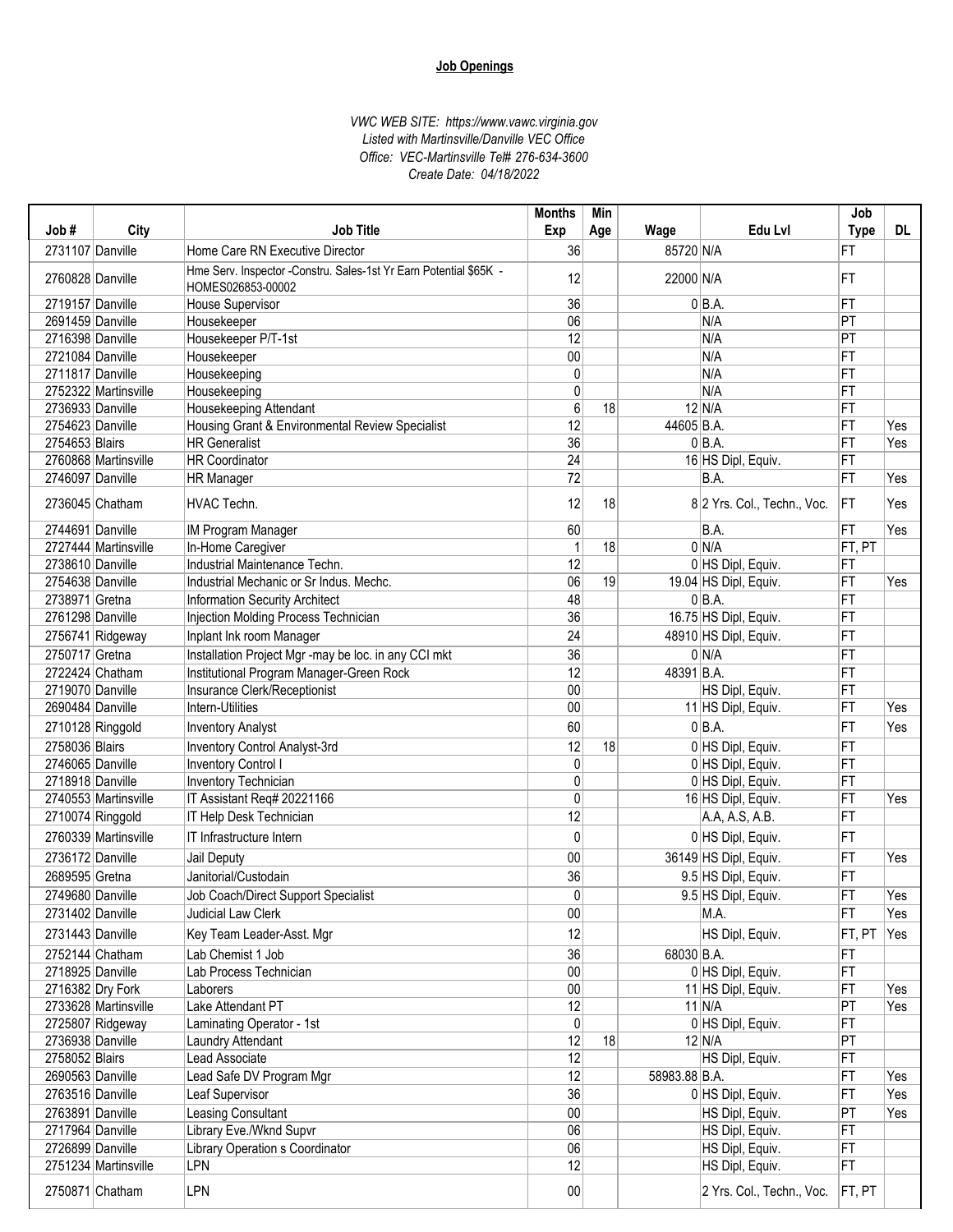| Job#             | City                 | <b>Job Title</b>                                | <b>Months</b><br>Exp | Min<br>Age | Wage                | Edu Lvl                      | Job<br><b>Type</b> | <b>DL</b> |
|------------------|----------------------|-------------------------------------------------|----------------------|------------|---------------------|------------------------------|--------------------|-----------|
| 2731580 Danville |                      | <b>LPN</b>                                      | 00                   |            |                     | 2 Yrs. Col., Techn., Voc.    | FT, PT             |           |
| 2731689 Danville |                      | LPN - #3345                                     | 6                    |            |                     | 37267 A.A, A.S, A.B.         | FT                 | Yes       |
| 2722396 Chatham  |                      | <b>LPN-Green Rock</b>                           | 0                    |            |                     | 32 A.A, A.S, A.B.            | PT                 |           |
| 2718932 Danville |                      | LPNs                                            | 24                   |            |                     | 0 2 Yrs. Col., Techn., Voc.  | FT, PT             |           |
| 2749686 Danville |                      | Life Coach/Dir. Support Profess.                | 00                   |            |                     | 11 HS Dipl, Equiv.           | FT, PT             | Yes       |
| 2731585 Danville |                      | Life Enrichment/Activities Director             | 36                   |            |                     | 14 HS Dipl, Equiv.           | FT                 | Yes       |
| 2746075 Danville |                      | Line Attendant I                                | 0                    |            |                     | 0 N/A                        | FT                 |           |
|                  | 2725961 Ridgeway     | Line Leader - 2nd                               | 0                    |            |                     | $0 \mid N/A$                 | FT                 |           |
|                  | 2720590 Martinsville | Loan Servicing Clerk                            | 0                    |            |                     | 35190 HS Dipl, Equiv.        | FT                 |           |
|                  | 2750974 Martinsville | <b>LPN</b>                                      | 0                    |            |                     | $0$ A.A, A.S, A.B.           | FT                 |           |
| 2731688 Danville |                      | LPN - Contract - #3371                          | 6                    |            |                     | 17.92 A.A, A.S, A.B.         | FT                 | Yes       |
| 2763900 Gretna   |                      | LPN Charge Nurse - \$5000 Sign On               | 06                   |            |                     | $0$ A.A, A.S, A.B.           | FT                 |           |
| 2712612 Danville |                      | LPN Nurse - \$5000 Bonus                        | 00                   |            |                     | 2 Yrs. Col., Techn., Voc.    | FT                 |           |
| 2735753 Danville |                      | LPN Nurse-\$7500 Bonus                          | 12                   |            |                     | 0 2 Yrs. Col., Techn., Voc.  | FT                 |           |
| 2711815 Danville |                      | LPN/RN/CNA's -2nd & 3rd                         | 00                   |            |                     | 0 HS Dipl, Equiv.            | FT                 |           |
| 2710396 Danville |                      | <b>Machine Operator</b>                         | 0                    |            |                     | 16.5 HS Dipl, Equiv.         | FT                 |           |
|                  | 2707318 Ridgeway     | Machine Operator                                | 0                    | 18         | $15.51 \text{ N/A}$ |                              | FT                 |           |
|                  | 2749461 Ridgeway     | Machine Operator                                | 0                    |            |                     | N/A                          | FT                 |           |
|                  | 2752535 Martinsville | Machine Operator                                | $\mathbf{0}$         |            |                     | 0 N/A                        | FT                 |           |
| 2758031 Blairs   |                      | Machine Operator - 2nd                          | 12                   | 18         |                     | 0 HS Dipl, Equiv.            | FT                 |           |
| 2737293 Danville |                      | Machine Operator 1st Ringgold                   | $\mathbf{0}$         |            |                     | $15$ N/A                     | FT                 |           |
| 2746079 Danville |                      | Machine Technician I Operator                   | 00                   | 18         |                     | 0 N/A                        | FT                 |           |
| 2711383 Danville |                      | Maintenance and Repair Worker                   | 12                   |            |                     | 0 N/A                        | FT                 | Yes       |
| 2710414 Danville |                      | Maintenance Area Manager                        | 60                   |            |                     | 33 2 Yrs. Col., Techn., Voc. | FT                 |           |
|                  | 2760901 Ridgeway     | Maintenance Electrician - 2nd & 3rd             | 12                   |            |                     | HS Dipl, Equiv.              | FT                 |           |
| 2737374 Ringgold |                      | Maintenance General                             | 00                   |            |                     | HS Dipl, Equiv.              | FT                 |           |
|                  | 2725811 Martinsville | Maintenance Manager                             | 60                   |            |                     | B.A.                         | FT                 |           |
| 2691297 Danville |                      | Maintenance Mechanic                            | 36                   | 18         |                     | HS Dipl, Equiv.              | FT                 |           |
| 2722720 Blairs   |                      | Maintenance Mechanic I-2nd                      | 24                   | 18         |                     | 2 Yrs. Col., Techn., Voc.    | <b>IFT</b>         | Yes       |
| 2758042 Blairs   |                      | Maintenance Mechanic II-2nd                     | 60                   | 18         |                     | $0 BA$ .                     | FT                 | Yes       |
| 2741733 Danville |                      | Maintenance Mechanic                            | 12                   |            |                     | 18 HS Dipl, Equiv.           | FT                 |           |
| 2716180 Chatham  |                      | Maintenance Multicraft Intern                   | 12                   |            |                     | 0 1 Yr. Col., Techn., Voc.   | FT                 |           |
| 2742249 Stuart   |                      | Maintn. Of Traffic Foreman                      | 60 <sub>1</sub>      |            |                     | 53520 HS Dipl, Equiv.        | FT                 | Yes       |
| 2754809 Danville |                      | Maintenance Planner                             | 24                   |            |                     | 0 HS Dipl, Equiv.            | FT                 |           |
| 2718941 Danville |                      | Maintenance Tech II                             | 60                   |            |                     | HS Dipl, Equiv.              | FT                 | Yes       |
|                  | 2725724 Ridgeway     | Maintenance Technician                          | 36                   |            |                     | $17$ A.A, A.S, A.B.          | FT                 |           |
|                  | 2710196 Martinsville | Maintenance Technician                          | $\mathbf{0}$         |            |                     | HS Dipl, Equiv.              | FT                 |           |
|                  |                      | 2749435 Meadows Of Dan   Maintenance Technician | 36                   |            |                     | HS Dipl, Equiv.              | FT                 |           |
| 2732492 Danville |                      | Maintenance Technician                          | 24                   | 18         |                     | 32749.34 HS Dipl, Equiv.     | FT                 | Yes       |
| 2767154 Chatham  |                      | Maintenance Technician - Nights                 | 24                   |            |                     | A.A, A.S, A.B.               | FT                 |           |
|                  | 2733297 Martinsville | Maintenance Technician                          | 60                   |            |                     | 42400 HS Dipl, Equiv.        | FT                 |           |
| 2719569 Bassett  |                      | Maintenance Technician II                       | $\mathbf{0}$         |            |                     | 31290 HS Dipl, Equiv.        | FT                 |           |
|                  | 2734754 Martinsville | Manager Regional Aviation- East HBS Region      | 96                   |            | 80560 B.A.          |                              | FT                 |           |
| 2754700 Danville |                      | Manager Trainee                                 | 00                   | 18         |                     | 38000 A.A, A.S, A.B.         | FT                 | Yes       |
|                  | 2760699 Martinsville | Mgr., Prod. Planning A                          | 60                   |            | 87890 B.A.          |                              | FT                 |           |
| 2741644 Danville |                      | Manager, Training & Development                 | 12                   |            |                     | $0$ A.A, A.S, A.B.           | FT                 | Yes       |
|                  | 2740463 Martinsville | Manufacturing Associate                         | $\overline{0}$       |            |                     | N/A                          | FT                 |           |
| 2755804 Fieldale |                      | Manufacturing Engineering Intern                | $\overline{0}$       |            | 41650 N/A           |                              | FT                 |           |
| 2710408 Danville |                      | Manufacturing Inventory Clerk                   | $\overline{0}$       |            |                     | 15 HS Dipl, Equiv.           | FT                 |           |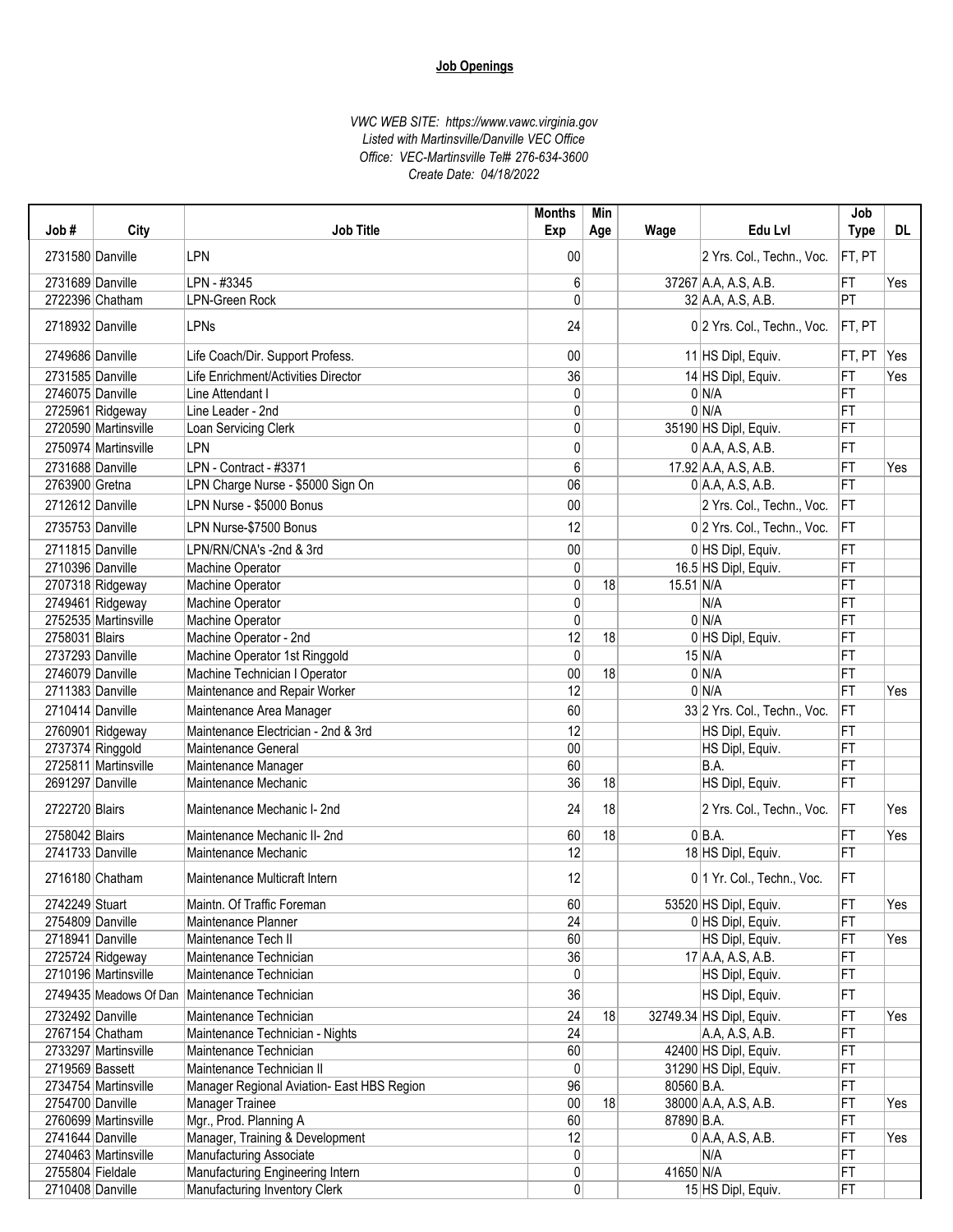|                  |                      |                                                           | <b>Months</b>   | Min |            |                       | Job             |     |
|------------------|----------------------|-----------------------------------------------------------|-----------------|-----|------------|-----------------------|-----------------|-----|
| Job#             | City                 | <b>Job Title</b>                                          | Exp             | Age | Wage       | Edu Lvl               | <b>Type</b>     | DL. |
| 2710374 Danville |                      | Manufacturing Quality Analyst                             | 60              |     |            | 15 HS Dipl, Equiv.    | FT              |     |
| 2731631 Danville |                      | Manufacturing Quality Lab Technician                      | 12              |     |            | 16.5 HS Dipl, Equiv.  | FT              |     |
| 2710401 Danville |                      | Manuf. Ship & Recv Coordnr                                | 12              |     |            | 15 HS Dipl, Equiv.    | FT              |     |
|                  | 2716828 Martinsville | Manufacturing Supervisor II                               | 60              |     |            | 48910 HS Dipl, Equiv. | FT              |     |
| 2719162 Danville |                      | Market Controller - \$15000 Sign On Bonus                 | 48              |     |            | B.A.                  | FT              | Yes |
| 2719158 Danville |                      | Market Employee Relations Manager                         | $\overline{24}$ |     |            | $0$ A.A, A.S, A.B.    | FT              |     |
| 2722114 Danville |                      | Market HR Director                                        | 36              |     |            | B.A.                  | FT              |     |
| 2722125 Danville |                      | Market Recruitment Coordinator                            | 12              |     |            | HS Dipl, Equiv.       | FT              |     |
| 2737217 Danville |                      | Mrkg Specialist / Social Media Spec. / Public Rela. Spec. | $\mathbf{0}$    |     |            | $38$ N/A              | FT              |     |
|                  | 2750814 Ridgeway     | <b>Material Handler</b>                                   | 0               | 18  |            | 0 N/A                 | FT              |     |
|                  | 2710251 Martinsville | <b>Material Handler</b>                                   | $\mathbf{0}$    | 18  |            | 0 HS Dipl, Equiv.     | FT              |     |
| 2710070 Ringgold |                      | <b>Material Handler</b>                                   | 12              |     |            | 0 HS Dipl, Equiv.     | FT              |     |
|                  | 2725780 Ridgeway     | Material Handler 1st                                      | 0               |     |            | $13$ N/A              | FT              |     |
| 2758301 Danville |                      | <b>Material Handler</b>                                   | 00              |     | $12.7$ N/A |                       | FT              |     |
| 2738604 Danville |                      | Material Handler/Turrett Truck                            | 12              |     |            | 12 HS Dipl, Equiv.    | FT              |     |
|                  | 2725800 Martinsville | Mtrl Planner/Buyer-Maintn. Inv. Specialist                | 24              |     |            | 58000 HS Dipl, Equiv. | FT              |     |
|                  | 2750880 Chatham      | MDS Coordinator-\$7,500 Bonus                             | 12              |     |            | $32$ B.A.             | FT              |     |
| 2705203 Stuart   |                      | Mechanic                                                  | 12              |     | 38830 N/A  |                       | FT              |     |
| 2734531 Danville |                      | Mechanical Maintenance Specialist                         | 60              |     |            | A.A, A.S, A.B.        | FT              | Yes |
|                  | 2725795 Martinsville | Mechanical Maintenance Technician                         | 12              |     |            | 25 HS Dipl, Equiv.    | FT              |     |
| 2745353 Gretna   |                      | Media Sales Consultant                                    | 24              |     | 22640 N/A  |                       | FT              |     |
| 2735019 Danville |                      | Medicaid Eligibility Advocate                             | 12              |     |            | HS Dipl, Equiv.       | PT              |     |
| 2718947 Danville |                      | <b>Medical Assistants</b>                                 | 00              |     |            | A.A, A.S, A.B.        | FT              |     |
| 2719073 Danville |                      | <b>Medical Practice Coordinator</b>                       | 12              |     |            | 0 HS Dipl, Equiv.     | FT              |     |
|                  |                      | <b>Medical Social Worker</b>                              | 12              |     |            |                       |                 |     |
| 2716401 Danville | 2728499 Martinsville |                                                           | 12              |     | 35240 M.A. |                       | FT<br>FT        |     |
|                  |                      | <b>Medication Aide</b>                                    |                 |     |            | HS Dipl, Equiv.       |                 |     |
| 2716395 Danville |                      | Memory Care Enrichment Coordinator                        | 12              |     |            | HS Dipl, Equiv.       | PT              | Yes |
| 2749563 Danville |                      | Merchandising Sales Associate                             | 6               | 18  |            | 0 N/A                 | FT              | Yes |
| 2760953 Danville |                      | MIG Welder Level 2                                        | 6               |     |            | $16$ N/A              | FT              |     |
| 2761157 Danville |                      | <b>MIG Welders</b>                                        | 12              |     |            | 16 HS Dipl, Equiv.    | FT              |     |
| 2746068 Danville |                      | Mixer I                                                   | $\mathbf{0}$    | 18  |            | HS Dipl, Equiv.       | FT              |     |
| 2762171 Danville |                      | Motor Equipment Operator I, II & III                      | 12              |     |            | 16 HS Dipl, Equiv.    | FT              | Yes |
| 2754798 Danville |                      | MRO Buyer I                                               | 12              |     |            | HS Dipl, Equiv.       | FT              |     |
| 2717956 Danville |                      | New Start Coordinator                                     | 06              |     |            | B.A.                  | FT              | Yes |
| 2736144 Danville |                      | n-Emerg. Transp. Drivers                                  | $00\,$          | 24  |            | $95$ N/A              | $ \mathsf{PT} $ | Yes |
|                  | 2714124 Martinsville | n-Invasive Cardiology Opportunity                         | 60              |     |            | 0 N/A                 | FT              |     |
| 2722134 Danville |                      | <b>Nurse Practitioner</b>                                 | $00\,$          |     |            | M.A.                  | FT              |     |
| 2734724 Henry    |                      | <b>Nursing Assistant</b>                                  | 0               | 18  |            | $11$ N/A              | PT              |     |
| 2718954 Danville |                      | Occupational Therapist                                    | $00\,$          |     |            | 0 B.A.                | PRN             | Yes |
| 2735756 Danville |                      | Occupational Therapist-\$5000 Bonus                       | 12              |     |            | $0 BA$ .              | FT              |     |
| 2688546 Stuart   |                      | Off Road Hvy Duty Truck Driver                            | 12              |     | 33790 N/A  |                       | FT              |     |
| 2742255 Stuart   |                      | Off Road Truck Driver                                     | 0               |     |            | 33790 HS Dipl, Equiv. | FT              |     |
| 2754818 Danville |                      | Office Coordinator/Cardiology                             | 60              |     |            | HS Dipl, Equiv.       | FT              |     |
|                  | 2731771 Ridgeway     | <b>Operations Manager</b>                                 | 0               |     | 77470 B.A. |                       | FT              |     |
| 2764005 Danville |                      | Organizational Development Consultant                     | 60              | 21  | 50000 B.A. |                       | FT              | Yes |
|                  | 2725943 Martinsville | Outbound Supervisor, Fulfillment Services                 | 3               |     |            | 0 HS Dipl, Equiv.     | FT              |     |
| 2761103 Danville |                      | Outpatient Services Lead Clinician - #4324                | 24              |     | 42956 M.A. |                       | FT              | Yes |
| 2734806 Danville |                      | Packager/Bander                                           | $00\,$          |     | $11.9$ N/A |                       | FT              |     |
| 2760999 Danville |                      | Packaging/General Labor                                   | 06              |     |            | 14.5 HS Dipl, Equiv.  | FT              |     |
| 2737271 Blairs   |                      | Packer Workers 1st                                        | $00\,$          |     |            | $12 \vert N/A$        | FT              |     |
| 2736196 Danville |                      | Packers                                                   | $00\,$          |     |            | N/A                   | FT              |     |
| 2751110 Danville |                      | Pallet Assembler                                          | 6               |     |            | 12.5 HS Dipl, Equiv.  | FT              |     |
|                  |                      |                                                           | 12              |     |            |                       |                 |     |
| 2741580 Danville |                      | Parks & Recreation Grndskprs                              |                 |     |            | 12.96 HS Dipl, Equiv. | $ \mathsf{FT} $ | Yes |
| 2707288 Danville |                      | Parks & Recreation Internship                             | 00 <sub>0</sub> |     |            | $11$ N/A              | FT              | Yes |
| 2731408 Danville |                      | Parks & Recreation Project Manager                        | 60              |     | 59370 B.A. |                       | FT              | Yes |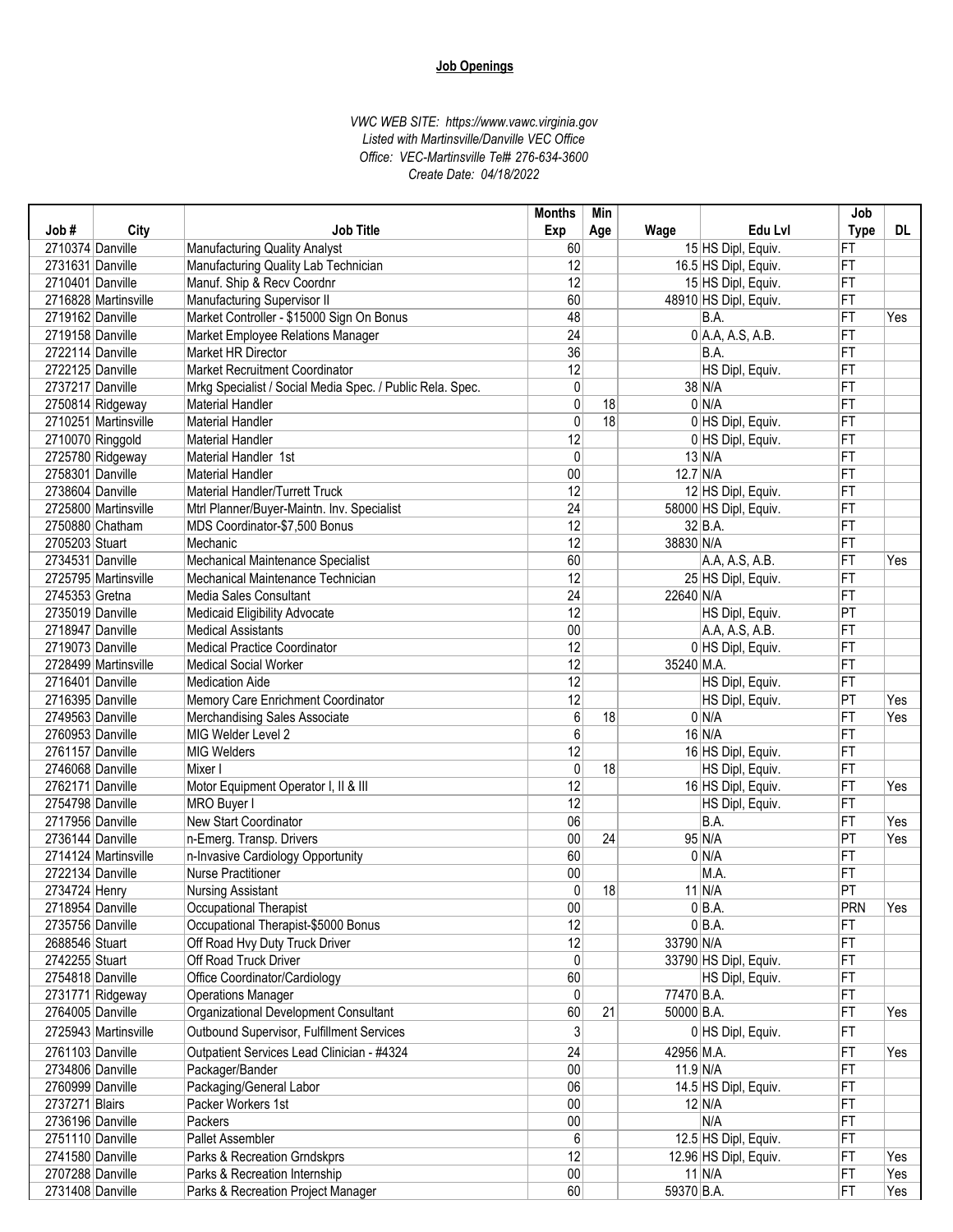| Job#                                 | City                   | <b>Job Title</b>                                                             | <b>Months</b><br>Exp | Min<br>Age | Wage                 | Edu Lvl                        | Job<br><b>Type</b>    | DL. |
|--------------------------------------|------------------------|------------------------------------------------------------------------------|----------------------|------------|----------------------|--------------------------------|-----------------------|-----|
| 2737118 Danville                     |                        | PT Math Tutor                                                                | 0                    |            |                      | N/A                            | PT                    |     |
|                                      | 2734715 Martinsville   | PT Production Team Member                                                    | 3                    | 18         |                      | $15$ N/A                       | $\overline{PT}$       |     |
|                                      | 2685634 Martinsville   | PT Production Team Member                                                    |                      | 18         |                      | $15$ N/A                       | PT                    |     |
| 2741727 Danville                     |                        | PT Cashier                                                                   | 06                   |            |                      | 14.5 HS Dipl, Equiv.           | PT                    |     |
| 2722705 Blairs                       |                        | PT Distribution Center Associate                                             | 00                   |            |                      | N/A                            | PT                    |     |
| 2741721 Danville                     |                        | PT Stocker                                                                   | 06                   |            |                      | 14.5 HS Dipl, Equiv.           | PT                    |     |
|                                      |                        |                                                                              | 00                   |            |                      |                                |                       |     |
| 2716707 Danville<br>2718962 Danville |                        | PT Store Associate<br><b>Patient Access Coordinator</b>                      | $\overline{24}$      |            |                      | 14.5 HS Dipl, Equiv.           | $ \mathsf{PT} $<br>FT | Yes |
|                                      |                        |                                                                              |                      |            |                      | HS Dipl, Equiv.                |                       |     |
| 2718981 Danville                     |                        | <b>Patient Safety Attendants</b>                                             | 00                   |            |                      | 0 HS Dipl, Equiv.              | FT, PT                |     |
| 2761095 Danville                     |                        | Payroll Administrator                                                        | 24                   |            |                      | 33377 A.A, A.S, A.B.           | FT                    |     |
| 2718984 Danville                     |                        | Perioperative Clinical Coordinator                                           | 60                   |            |                      | B.A.                           | FT                    |     |
|                                      | 2733422 Martinsville   | Perishable Department Associate                                              | 0                    |            |                      | HS Dipl, Equiv.                | FT                    |     |
| 2754624 Danville                     |                        | Personal Property Clerk                                                      | 06                   |            |                      | 28000 HS Dipl, Equiv.          | FT                    |     |
| 2711830 Danville                     |                        | Pharmacist                                                                   | 00                   |            |                      | $0 BA$ .                       | PRN                   |     |
| 2718990 Danville                     |                        | Pharmacy Technician                                                          | 00                   |            |                      | 0 HS Dipl, Equiv.              | FT                    |     |
| 2718999 Danville                     |                        | Phlebotomy Technicians                                                       | 12                   |            |                      | 0 HS Dipl, Equiv.              | FT                    |     |
|                                      | 2760205 Martinsville   | <b>Physical Therapist</b>                                                    | 0                    |            | 79150 N/A            |                                | FT                    | Yes |
|                                      | 2764140 Martinsville   | <b>Physical Therapist</b>                                                    | $\Omega$             |            | 79150 N/A            |                                | FT                    |     |
| 2763905 Gretna                       |                        | Physical Therapist -\$10,000 Sign On                                         | 00                   |            |                      | B.A.                           | FT                    |     |
| 2688662 Danville                     |                        | Physical Therapist - Acute Rehab Unit                                        | 12                   |            | 79150 N/A            |                                | FT                    |     |
| 2712595 Danville                     |                        | Physical Therapist -\$10,000 Sign On                                         | 00                   |            |                      | B.A.                           | FT                    |     |
| 2712610 Danville                     |                        | <b>Physical Therapist Assistant</b>                                          | 00                   |            |                      | 0 2 Yrs. Col., Techn., Voc.    | FT                    |     |
|                                      | 2751050 Martinsville   | <b>Physical Therapist Assistant</b>                                          | 6                    |            |                      | A.A, A.S, A.B.                 | FT                    |     |
| 2735762 Danville                     |                        | Physical Therapist Assistant - PTA                                           | 00                   |            |                      | 0 2 Yrs. Col., Techn., Voc.    | FT, PT                |     |
| 2736793 Danville                     |                        | Physical Therapist PRN-                                                      | 0                    |            |                      | 79150 Doc. Degree              | FT                    |     |
| 2735760 Danville                     |                        | Physical Therapist-\$10,000 Bonus                                            | 00                   |            |                      | B.A.                           | FT                    |     |
|                                      | 2710139 Martinsville   | Pick/ Pack                                                                   | $\mathbf{0}$         |            | $13.5$ N/A           |                                | FT                    |     |
| 2760951 Danville                     |                        | Pickers & Packers - Blairs                                                   | 00                   |            |                      | $12$ N/A                       | FT                    |     |
|                                      | 2717621 Martinsville   | Pilot RW Reg. Relief-E. HBS Relief Pilot-HithNet \$12,5K Stipnd              | 60                   |            |                      | $0$ A.A, A.S, A.B.             | FT                    |     |
| 2735992 Blairs                       |                        | PIT Forklift Oper.- All Shifts                                               | 12                   | 18         |                      | $13$ N/A                       | FT                    |     |
|                                      | 2760693 Martinsville   | Plant Accountant                                                             | 36                   |            | 60250 B.A.           |                                | FT                    |     |
| 2743066 Fieldale                     |                        | Plant Engineer - Career                                                      | $\mathbf{0}$         |            | 71910 N/A            |                                | FT                    |     |
|                                      | 2740441 Chatham        | Plant Maintenance Mechanic                                                   | 12                   |            |                      | 18 HS Dipl, Equiv.             | FT                    | Yes |
|                                      | 2736064 Chatham        | Plumber                                                                      | 12                   |            |                      | 8 HS Dipl, Equiv.              | FT                    | Yes |
| 2758183 Danville                     |                        | Plumber                                                                      | $\Omega$             | 21         |                      | 0 HS Dipl, Equiv.              | FT                    | Yes |
| 2690526 Danville                     |                        | Police Office Pre-Certif. In State                                           | 12                   |            |                      | 45330 HS Dipl, Equiv.          | FT                    | Yes |
| 2763966 Danville                     |                        | Police Officer                                                               | 0                    | 20         |                      | 45330 HS Dipl, Equiv.          | FT                    | Yes |
| 2707326 Danville                     | 2740465 Meadows Of Dan | <b>Police Public Relations Specialist</b><br>Polish/Grinder Machine Operator | 36<br>0              | 18         | 49066 B.A.           | HS Dipl, Equiv.                | FT<br>FT              | Yes |
|                                      |                        |                                                                              |                      |            |                      |                                |                       |     |
|                                      | 2725907 Martinsville   | Prep/General VAS                                                             | 0                    |            | $13.5 \, \text{N/A}$ |                                | FT                    |     |
|                                      | 2740503 Martinsville   | Preschool Teacher                                                            | 6<br>24              | 18         |                      | Voc. Certif.                   | FT, PT Yes            |     |
| 2738601 Danville                     |                        | Print Press Operator<br>Private Duty Aide                                    | $\mathbf{0}$         |            |                      | 16.75 HS Dipl, Equiv.<br>0 N/A | FT<br>FT              |     |
| 2734684 Henry<br>2733871 Bassett     |                        | Procedure Communications Specialist                                          | 36                   |            |                      | 0 HS Dipl, Equiv.              | FT                    |     |
| 2761306 Danville                     |                        | Process Assistant                                                            | 06                   |            |                      | 12.68 HS Dipl, Equiv.          | FT                    |     |
| 2735814 Fieldale                     |                        | Process Development Engineer                                                 | 36                   |            | 71910 B.A.           |                                | FT                    |     |
| 2743108 Fieldale                     |                        | Process Engineer - Entry                                                     | 24                   |            | 92270 B.A.           |                                | FT                    |     |
| 2761303 Danville                     |                        | Process Technician                                                           | 6                    | 18         |                      | 16.75 HS Dipl, Equiv.          | FT                    |     |
| 2760676 Gretna                       |                        | Process Technician-Chatham                                                   | 00                   |            |                      | 20 HS Dipl, Equiv.             | FT                    |     |
| 2737277 Danville                     |                        | Process Technician                                                           | 06                   |            |                      | 14 HS Dipl, Equiv.             | FT                    |     |
| 2694024 Danville                     |                        | Process Technician                                                           | 24                   |            |                      | 16.75 HS Dipl, Equiv.          | FT                    |     |
| 2722314 Danville                     |                        | Procurement Officer                                                          | 36                   |            | 49066 B.A.           |                                | FT                    | Yes |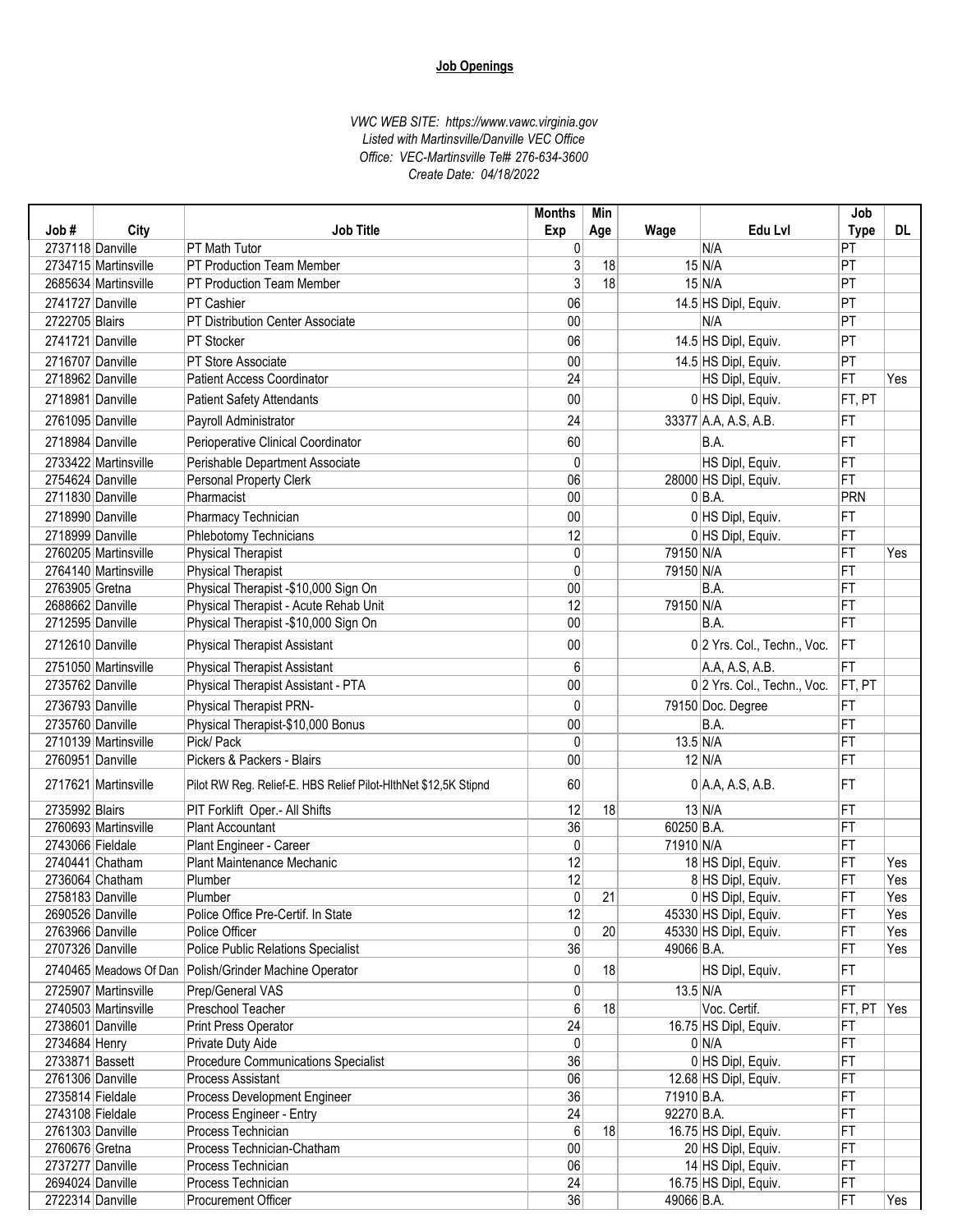| Exp<br>Wage<br><b>Type</b><br>2710406 Danville<br>12<br>27 HS Dipl, Equiv.<br>FT<br><b>Production Area Manager</b><br>2763909 Gretna<br>22820 N/A<br>$\mathbf{0}$<br>FT<br><b>Production Associate</b><br>FT<br>2760985 Danville<br>24<br>18 HS Dipl, Equiv.<br>Production Line Leader - Ringgold<br>24<br>FT<br>2736157 Danville<br>Production Planner/Scheduler<br>15.5 HS Dipl, Equiv.<br>36<br>2710281 Ridgeway<br>18<br>HS Dipl, Equiv.<br>FT<br><b>Production Supervisor</b><br>36<br>2722777 Danville<br>48910 N/A<br>Production Supervisor<br>FT<br>36<br>FT<br>2733301 Danville<br>Production Supervisor<br>48910 N/A<br>00<br>2731801 Danville<br>$13$ N/A<br>FT<br><b>Production Workers</b><br>$11$ N/A<br>FT<br>2736148 Danville<br>6<br><b>Production Workers</b><br>FT<br>2694161 Danville<br>0<br>Prod. Wkrs Buitoni - Frmr. Nestle<br>14.25 HS Dipl, Equiv.<br>00<br>2722149 Danville<br>PRN<br>Professional Nursing Assistant<br>HS Dipl, Equiv.<br>12<br>2716306 Danville<br>Program Coordinator-Athletics<br>40550 B.A.<br>FT<br>Yes<br>12<br>FT<br>2741575 Danville<br>Program Coordinator-Health & Wellness<br>40550 B.A.<br>Yes<br>12<br>2754634 Danville<br>40550 B.A.<br>FT<br>Program Coordinator Community Special Events<br>Yes<br>24<br>2757190 Stuart<br>25450 HS Dipl, Equiv.<br>FT<br>Project Clerk<br>2690143 Fieldale<br>Project Engineer - Career<br>$\mathbf{0}$<br>71910 N/A<br>FT<br>06<br>2736020 Danville<br>Psychiatric Nurse - #4015<br>32123 A.A, A.S, A.B.<br>FT<br>Yes<br>36<br>2723404 Martinsville<br>Psychiatric Registered Nurse<br>57440 A.A, A.S, A.B.<br>FT<br>$\mathbf{0}$<br>0 N/A<br> PT<br>2691684 Martinsville<br>PT Quality Assursance Associate<br>00<br>FT<br>2763969 Danville<br>Public Service Worker - Public Works<br>18<br>11.11 HS Dipl, Equiv.<br>Yes<br>00<br>2763977 Danville<br>Public Service Worker - Public Works<br>18<br>11.11 HS Dipl, Equiv.<br>FT<br>Yes<br> PT<br>2763983 Danville<br>00<br>11.11 HS Dipl, Equiv.<br>Yes<br>PT Public Service Worker<br>2763985 Danville<br>12<br>Public Service Worker/Operator<br>12 HS Dipl, Equiv.<br>FT<br>Yes<br>$\mathbf{0}$<br>QC Technician I<br>FT<br>2746073 Danville<br>18<br>0 HS Dipl, Equiv.<br>12<br>18<br>0 N/A<br>2713076 Blairs<br><b>Quality Assurance Auditor</b><br>FT<br>24<br>18<br>2710056 Ringgold<br>Quality Assurance Inspector - 3rd<br>HS Dipl, Equiv.<br>FT<br>$\overline{12}$<br>2761355 Danville<br>12.5 HS Dipl, Equiv.<br>FT<br>Quality Assurance Technician<br>12<br>2707097 Danville<br>Quality Compliance Coordinator - #5049<br>45890 M.A.<br>FT<br>Yes<br>36<br>FT<br>2729983 Martinsville<br>Quality Inspector<br>30730 HS Dipl, Equiv.<br>24<br>2719077 Danville<br>Radiation Therapist<br>$0$ A.A, A.S, A.B.<br>FT, PT<br>12<br>2707286 Danville<br>1 Yr. Col., Techn., Voc.<br><b>IFT</b><br>Yes<br>Real Estate Appraiser II<br>12<br>2735779 Danville<br>HS Dipl, Equiv.<br>FT<br>Receptionist/Data Entry<br>12<br>2740704 Danville<br>Receptionist/Service Ambassador-Eve./Wknds<br>0 HS Dipl, Equiv.<br>FT<br>12<br> PT<br>2690520 Danville<br>Recreation Leader- Special Rec.<br>10.29 HS Dipl, Equiv.<br>Yes<br>06<br>2735855 Danville<br>PT<br>Yes<br>Recreation Site Supervisor-P/T<br>11.11 HS Dipl, Equiv.<br>00<br>2741576 Danville<br>15 HS Dipl, Equiv.<br>$ \mathsf{PT} $<br>Yes<br>Recreation Sports Official<br>$\overline{24}$<br>2709743 Gretna<br>53380 B.A.<br> FT<br>Recruiter- may be loc. at any CCI loc.<br>12<br>FT<br>2752158 Blairs<br>B.A.<br>Recruiter<br>2711761 Danville<br>Recycling Technician<br>$00\,$<br>0 HS Dipl, Equiv.<br>FT<br>36<br>2731361 Danville<br>B.A.<br>FT<br>Regional Facilities Manager<br>Yes<br>12<br>FT<br>2758206 Danville<br>Regional Supervisor<br>14 HS Dipl, Equiv.<br>Yes<br>12<br>2749004 Danville<br>Registered Dietitian<br>43980 B.A.<br>FT<br>$\overline{PT}$<br>2734692 Henry<br>0<br>$11$ N/A<br>Registered Medication Aide<br>$00\,$<br>0 Voc. Certif.<br>FT<br>2721040 Danville<br><b>Registered Medication Associate</b><br>FT<br>2740634 Danville<br>0<br>$0 BA$ .<br><b>RN</b><br><b>RN</b><br>0<br>FT<br>2751261 Martinsville<br>A.A, A.S, A.B.<br>00<br>2750868 Chatham<br><b>RN</b><br>$0 BA$ .<br>FT, PT<br>2731579 Danville |      |      |                 | <b>Months</b> | Min |         | Job    |     |
|---------------------------------------------------------------------------------------------------------------------------------------------------------------------------------------------------------------------------------------------------------------------------------------------------------------------------------------------------------------------------------------------------------------------------------------------------------------------------------------------------------------------------------------------------------------------------------------------------------------------------------------------------------------------------------------------------------------------------------------------------------------------------------------------------------------------------------------------------------------------------------------------------------------------------------------------------------------------------------------------------------------------------------------------------------------------------------------------------------------------------------------------------------------------------------------------------------------------------------------------------------------------------------------------------------------------------------------------------------------------------------------------------------------------------------------------------------------------------------------------------------------------------------------------------------------------------------------------------------------------------------------------------------------------------------------------------------------------------------------------------------------------------------------------------------------------------------------------------------------------------------------------------------------------------------------------------------------------------------------------------------------------------------------------------------------------------------------------------------------------------------------------------------------------------------------------------------------------------------------------------------------------------------------------------------------------------------------------------------------------------------------------------------------------------------------------------------------------------------------------------------------------------------------------------------------------------------------------------------------------------------------------------------------------------------------------------------------------------------------------------------------------------------------------------------------------------------------------------------------------------------------------------------------------------------------------------------------------------------------------------------------------------------------------------------------------------------------------------------------------------------------------------------------------------------------------------------------------------------------------------------------------------------------------------------------------------------------------------------------------------------------------------------------------------------------------------------------------------------------------------------------------------------------------------------------------------------------------------------------------------------------------------------------------------------------------------------------------------------------------------------------------------------------------------------------------------------------------------------------------------------------------------------------------------------------------------------------------------------------------------------------------------------------------------------------------------------------------------------------------------------------------------------------------------------------------------------------------------------------------------------------------|------|------|-----------------|---------------|-----|---------|--------|-----|
|                                                                                                                                                                                                                                                                                                                                                                                                                                                                                                                                                                                                                                                                                                                                                                                                                                                                                                                                                                                                                                                                                                                                                                                                                                                                                                                                                                                                                                                                                                                                                                                                                                                                                                                                                                                                                                                                                                                                                                                                                                                                                                                                                                                                                                                                                                                                                                                                                                                                                                                                                                                                                                                                                                                                                                                                                                                                                                                                                                                                                                                                                                                                                                                                                                                                                                                                                                                                                                                                                                                                                                                                                                                                                                                                                                                                                                                                                                                                                                                                                                                                                                                                                                                                                                                                     | Job# | City | Job Title       |               | Age | Edu Lvl |        | DL. |
|                                                                                                                                                                                                                                                                                                                                                                                                                                                                                                                                                                                                                                                                                                                                                                                                                                                                                                                                                                                                                                                                                                                                                                                                                                                                                                                                                                                                                                                                                                                                                                                                                                                                                                                                                                                                                                                                                                                                                                                                                                                                                                                                                                                                                                                                                                                                                                                                                                                                                                                                                                                                                                                                                                                                                                                                                                                                                                                                                                                                                                                                                                                                                                                                                                                                                                                                                                                                                                                                                                                                                                                                                                                                                                                                                                                                                                                                                                                                                                                                                                                                                                                                                                                                                                                                     |      |      |                 |               |     |         |        |     |
|                                                                                                                                                                                                                                                                                                                                                                                                                                                                                                                                                                                                                                                                                                                                                                                                                                                                                                                                                                                                                                                                                                                                                                                                                                                                                                                                                                                                                                                                                                                                                                                                                                                                                                                                                                                                                                                                                                                                                                                                                                                                                                                                                                                                                                                                                                                                                                                                                                                                                                                                                                                                                                                                                                                                                                                                                                                                                                                                                                                                                                                                                                                                                                                                                                                                                                                                                                                                                                                                                                                                                                                                                                                                                                                                                                                                                                                                                                                                                                                                                                                                                                                                                                                                                                                                     |      |      |                 |               |     |         |        |     |
|                                                                                                                                                                                                                                                                                                                                                                                                                                                                                                                                                                                                                                                                                                                                                                                                                                                                                                                                                                                                                                                                                                                                                                                                                                                                                                                                                                                                                                                                                                                                                                                                                                                                                                                                                                                                                                                                                                                                                                                                                                                                                                                                                                                                                                                                                                                                                                                                                                                                                                                                                                                                                                                                                                                                                                                                                                                                                                                                                                                                                                                                                                                                                                                                                                                                                                                                                                                                                                                                                                                                                                                                                                                                                                                                                                                                                                                                                                                                                                                                                                                                                                                                                                                                                                                                     |      |      |                 |               |     |         |        |     |
|                                                                                                                                                                                                                                                                                                                                                                                                                                                                                                                                                                                                                                                                                                                                                                                                                                                                                                                                                                                                                                                                                                                                                                                                                                                                                                                                                                                                                                                                                                                                                                                                                                                                                                                                                                                                                                                                                                                                                                                                                                                                                                                                                                                                                                                                                                                                                                                                                                                                                                                                                                                                                                                                                                                                                                                                                                                                                                                                                                                                                                                                                                                                                                                                                                                                                                                                                                                                                                                                                                                                                                                                                                                                                                                                                                                                                                                                                                                                                                                                                                                                                                                                                                                                                                                                     |      |      |                 |               |     |         |        |     |
|                                                                                                                                                                                                                                                                                                                                                                                                                                                                                                                                                                                                                                                                                                                                                                                                                                                                                                                                                                                                                                                                                                                                                                                                                                                                                                                                                                                                                                                                                                                                                                                                                                                                                                                                                                                                                                                                                                                                                                                                                                                                                                                                                                                                                                                                                                                                                                                                                                                                                                                                                                                                                                                                                                                                                                                                                                                                                                                                                                                                                                                                                                                                                                                                                                                                                                                                                                                                                                                                                                                                                                                                                                                                                                                                                                                                                                                                                                                                                                                                                                                                                                                                                                                                                                                                     |      |      |                 |               |     |         |        |     |
|                                                                                                                                                                                                                                                                                                                                                                                                                                                                                                                                                                                                                                                                                                                                                                                                                                                                                                                                                                                                                                                                                                                                                                                                                                                                                                                                                                                                                                                                                                                                                                                                                                                                                                                                                                                                                                                                                                                                                                                                                                                                                                                                                                                                                                                                                                                                                                                                                                                                                                                                                                                                                                                                                                                                                                                                                                                                                                                                                                                                                                                                                                                                                                                                                                                                                                                                                                                                                                                                                                                                                                                                                                                                                                                                                                                                                                                                                                                                                                                                                                                                                                                                                                                                                                                                     |      |      |                 |               |     |         |        |     |
|                                                                                                                                                                                                                                                                                                                                                                                                                                                                                                                                                                                                                                                                                                                                                                                                                                                                                                                                                                                                                                                                                                                                                                                                                                                                                                                                                                                                                                                                                                                                                                                                                                                                                                                                                                                                                                                                                                                                                                                                                                                                                                                                                                                                                                                                                                                                                                                                                                                                                                                                                                                                                                                                                                                                                                                                                                                                                                                                                                                                                                                                                                                                                                                                                                                                                                                                                                                                                                                                                                                                                                                                                                                                                                                                                                                                                                                                                                                                                                                                                                                                                                                                                                                                                                                                     |      |      |                 |               |     |         |        |     |
|                                                                                                                                                                                                                                                                                                                                                                                                                                                                                                                                                                                                                                                                                                                                                                                                                                                                                                                                                                                                                                                                                                                                                                                                                                                                                                                                                                                                                                                                                                                                                                                                                                                                                                                                                                                                                                                                                                                                                                                                                                                                                                                                                                                                                                                                                                                                                                                                                                                                                                                                                                                                                                                                                                                                                                                                                                                                                                                                                                                                                                                                                                                                                                                                                                                                                                                                                                                                                                                                                                                                                                                                                                                                                                                                                                                                                                                                                                                                                                                                                                                                                                                                                                                                                                                                     |      |      |                 |               |     |         |        |     |
|                                                                                                                                                                                                                                                                                                                                                                                                                                                                                                                                                                                                                                                                                                                                                                                                                                                                                                                                                                                                                                                                                                                                                                                                                                                                                                                                                                                                                                                                                                                                                                                                                                                                                                                                                                                                                                                                                                                                                                                                                                                                                                                                                                                                                                                                                                                                                                                                                                                                                                                                                                                                                                                                                                                                                                                                                                                                                                                                                                                                                                                                                                                                                                                                                                                                                                                                                                                                                                                                                                                                                                                                                                                                                                                                                                                                                                                                                                                                                                                                                                                                                                                                                                                                                                                                     |      |      |                 |               |     |         |        |     |
|                                                                                                                                                                                                                                                                                                                                                                                                                                                                                                                                                                                                                                                                                                                                                                                                                                                                                                                                                                                                                                                                                                                                                                                                                                                                                                                                                                                                                                                                                                                                                                                                                                                                                                                                                                                                                                                                                                                                                                                                                                                                                                                                                                                                                                                                                                                                                                                                                                                                                                                                                                                                                                                                                                                                                                                                                                                                                                                                                                                                                                                                                                                                                                                                                                                                                                                                                                                                                                                                                                                                                                                                                                                                                                                                                                                                                                                                                                                                                                                                                                                                                                                                                                                                                                                                     |      |      |                 |               |     |         |        |     |
|                                                                                                                                                                                                                                                                                                                                                                                                                                                                                                                                                                                                                                                                                                                                                                                                                                                                                                                                                                                                                                                                                                                                                                                                                                                                                                                                                                                                                                                                                                                                                                                                                                                                                                                                                                                                                                                                                                                                                                                                                                                                                                                                                                                                                                                                                                                                                                                                                                                                                                                                                                                                                                                                                                                                                                                                                                                                                                                                                                                                                                                                                                                                                                                                                                                                                                                                                                                                                                                                                                                                                                                                                                                                                                                                                                                                                                                                                                                                                                                                                                                                                                                                                                                                                                                                     |      |      |                 |               |     |         |        |     |
|                                                                                                                                                                                                                                                                                                                                                                                                                                                                                                                                                                                                                                                                                                                                                                                                                                                                                                                                                                                                                                                                                                                                                                                                                                                                                                                                                                                                                                                                                                                                                                                                                                                                                                                                                                                                                                                                                                                                                                                                                                                                                                                                                                                                                                                                                                                                                                                                                                                                                                                                                                                                                                                                                                                                                                                                                                                                                                                                                                                                                                                                                                                                                                                                                                                                                                                                                                                                                                                                                                                                                                                                                                                                                                                                                                                                                                                                                                                                                                                                                                                                                                                                                                                                                                                                     |      |      |                 |               |     |         |        |     |
|                                                                                                                                                                                                                                                                                                                                                                                                                                                                                                                                                                                                                                                                                                                                                                                                                                                                                                                                                                                                                                                                                                                                                                                                                                                                                                                                                                                                                                                                                                                                                                                                                                                                                                                                                                                                                                                                                                                                                                                                                                                                                                                                                                                                                                                                                                                                                                                                                                                                                                                                                                                                                                                                                                                                                                                                                                                                                                                                                                                                                                                                                                                                                                                                                                                                                                                                                                                                                                                                                                                                                                                                                                                                                                                                                                                                                                                                                                                                                                                                                                                                                                                                                                                                                                                                     |      |      |                 |               |     |         |        |     |
|                                                                                                                                                                                                                                                                                                                                                                                                                                                                                                                                                                                                                                                                                                                                                                                                                                                                                                                                                                                                                                                                                                                                                                                                                                                                                                                                                                                                                                                                                                                                                                                                                                                                                                                                                                                                                                                                                                                                                                                                                                                                                                                                                                                                                                                                                                                                                                                                                                                                                                                                                                                                                                                                                                                                                                                                                                                                                                                                                                                                                                                                                                                                                                                                                                                                                                                                                                                                                                                                                                                                                                                                                                                                                                                                                                                                                                                                                                                                                                                                                                                                                                                                                                                                                                                                     |      |      |                 |               |     |         |        |     |
|                                                                                                                                                                                                                                                                                                                                                                                                                                                                                                                                                                                                                                                                                                                                                                                                                                                                                                                                                                                                                                                                                                                                                                                                                                                                                                                                                                                                                                                                                                                                                                                                                                                                                                                                                                                                                                                                                                                                                                                                                                                                                                                                                                                                                                                                                                                                                                                                                                                                                                                                                                                                                                                                                                                                                                                                                                                                                                                                                                                                                                                                                                                                                                                                                                                                                                                                                                                                                                                                                                                                                                                                                                                                                                                                                                                                                                                                                                                                                                                                                                                                                                                                                                                                                                                                     |      |      |                 |               |     |         |        |     |
|                                                                                                                                                                                                                                                                                                                                                                                                                                                                                                                                                                                                                                                                                                                                                                                                                                                                                                                                                                                                                                                                                                                                                                                                                                                                                                                                                                                                                                                                                                                                                                                                                                                                                                                                                                                                                                                                                                                                                                                                                                                                                                                                                                                                                                                                                                                                                                                                                                                                                                                                                                                                                                                                                                                                                                                                                                                                                                                                                                                                                                                                                                                                                                                                                                                                                                                                                                                                                                                                                                                                                                                                                                                                                                                                                                                                                                                                                                                                                                                                                                                                                                                                                                                                                                                                     |      |      |                 |               |     |         |        |     |
|                                                                                                                                                                                                                                                                                                                                                                                                                                                                                                                                                                                                                                                                                                                                                                                                                                                                                                                                                                                                                                                                                                                                                                                                                                                                                                                                                                                                                                                                                                                                                                                                                                                                                                                                                                                                                                                                                                                                                                                                                                                                                                                                                                                                                                                                                                                                                                                                                                                                                                                                                                                                                                                                                                                                                                                                                                                                                                                                                                                                                                                                                                                                                                                                                                                                                                                                                                                                                                                                                                                                                                                                                                                                                                                                                                                                                                                                                                                                                                                                                                                                                                                                                                                                                                                                     |      |      |                 |               |     |         |        |     |
|                                                                                                                                                                                                                                                                                                                                                                                                                                                                                                                                                                                                                                                                                                                                                                                                                                                                                                                                                                                                                                                                                                                                                                                                                                                                                                                                                                                                                                                                                                                                                                                                                                                                                                                                                                                                                                                                                                                                                                                                                                                                                                                                                                                                                                                                                                                                                                                                                                                                                                                                                                                                                                                                                                                                                                                                                                                                                                                                                                                                                                                                                                                                                                                                                                                                                                                                                                                                                                                                                                                                                                                                                                                                                                                                                                                                                                                                                                                                                                                                                                                                                                                                                                                                                                                                     |      |      |                 |               |     |         |        |     |
|                                                                                                                                                                                                                                                                                                                                                                                                                                                                                                                                                                                                                                                                                                                                                                                                                                                                                                                                                                                                                                                                                                                                                                                                                                                                                                                                                                                                                                                                                                                                                                                                                                                                                                                                                                                                                                                                                                                                                                                                                                                                                                                                                                                                                                                                                                                                                                                                                                                                                                                                                                                                                                                                                                                                                                                                                                                                                                                                                                                                                                                                                                                                                                                                                                                                                                                                                                                                                                                                                                                                                                                                                                                                                                                                                                                                                                                                                                                                                                                                                                                                                                                                                                                                                                                                     |      |      |                 |               |     |         |        |     |
|                                                                                                                                                                                                                                                                                                                                                                                                                                                                                                                                                                                                                                                                                                                                                                                                                                                                                                                                                                                                                                                                                                                                                                                                                                                                                                                                                                                                                                                                                                                                                                                                                                                                                                                                                                                                                                                                                                                                                                                                                                                                                                                                                                                                                                                                                                                                                                                                                                                                                                                                                                                                                                                                                                                                                                                                                                                                                                                                                                                                                                                                                                                                                                                                                                                                                                                                                                                                                                                                                                                                                                                                                                                                                                                                                                                                                                                                                                                                                                                                                                                                                                                                                                                                                                                                     |      |      |                 |               |     |         |        |     |
|                                                                                                                                                                                                                                                                                                                                                                                                                                                                                                                                                                                                                                                                                                                                                                                                                                                                                                                                                                                                                                                                                                                                                                                                                                                                                                                                                                                                                                                                                                                                                                                                                                                                                                                                                                                                                                                                                                                                                                                                                                                                                                                                                                                                                                                                                                                                                                                                                                                                                                                                                                                                                                                                                                                                                                                                                                                                                                                                                                                                                                                                                                                                                                                                                                                                                                                                                                                                                                                                                                                                                                                                                                                                                                                                                                                                                                                                                                                                                                                                                                                                                                                                                                                                                                                                     |      |      |                 |               |     |         |        |     |
|                                                                                                                                                                                                                                                                                                                                                                                                                                                                                                                                                                                                                                                                                                                                                                                                                                                                                                                                                                                                                                                                                                                                                                                                                                                                                                                                                                                                                                                                                                                                                                                                                                                                                                                                                                                                                                                                                                                                                                                                                                                                                                                                                                                                                                                                                                                                                                                                                                                                                                                                                                                                                                                                                                                                                                                                                                                                                                                                                                                                                                                                                                                                                                                                                                                                                                                                                                                                                                                                                                                                                                                                                                                                                                                                                                                                                                                                                                                                                                                                                                                                                                                                                                                                                                                                     |      |      |                 |               |     |         |        |     |
|                                                                                                                                                                                                                                                                                                                                                                                                                                                                                                                                                                                                                                                                                                                                                                                                                                                                                                                                                                                                                                                                                                                                                                                                                                                                                                                                                                                                                                                                                                                                                                                                                                                                                                                                                                                                                                                                                                                                                                                                                                                                                                                                                                                                                                                                                                                                                                                                                                                                                                                                                                                                                                                                                                                                                                                                                                                                                                                                                                                                                                                                                                                                                                                                                                                                                                                                                                                                                                                                                                                                                                                                                                                                                                                                                                                                                                                                                                                                                                                                                                                                                                                                                                                                                                                                     |      |      |                 |               |     |         |        |     |
|                                                                                                                                                                                                                                                                                                                                                                                                                                                                                                                                                                                                                                                                                                                                                                                                                                                                                                                                                                                                                                                                                                                                                                                                                                                                                                                                                                                                                                                                                                                                                                                                                                                                                                                                                                                                                                                                                                                                                                                                                                                                                                                                                                                                                                                                                                                                                                                                                                                                                                                                                                                                                                                                                                                                                                                                                                                                                                                                                                                                                                                                                                                                                                                                                                                                                                                                                                                                                                                                                                                                                                                                                                                                                                                                                                                                                                                                                                                                                                                                                                                                                                                                                                                                                                                                     |      |      |                 |               |     |         |        |     |
|                                                                                                                                                                                                                                                                                                                                                                                                                                                                                                                                                                                                                                                                                                                                                                                                                                                                                                                                                                                                                                                                                                                                                                                                                                                                                                                                                                                                                                                                                                                                                                                                                                                                                                                                                                                                                                                                                                                                                                                                                                                                                                                                                                                                                                                                                                                                                                                                                                                                                                                                                                                                                                                                                                                                                                                                                                                                                                                                                                                                                                                                                                                                                                                                                                                                                                                                                                                                                                                                                                                                                                                                                                                                                                                                                                                                                                                                                                                                                                                                                                                                                                                                                                                                                                                                     |      |      |                 |               |     |         |        |     |
|                                                                                                                                                                                                                                                                                                                                                                                                                                                                                                                                                                                                                                                                                                                                                                                                                                                                                                                                                                                                                                                                                                                                                                                                                                                                                                                                                                                                                                                                                                                                                                                                                                                                                                                                                                                                                                                                                                                                                                                                                                                                                                                                                                                                                                                                                                                                                                                                                                                                                                                                                                                                                                                                                                                                                                                                                                                                                                                                                                                                                                                                                                                                                                                                                                                                                                                                                                                                                                                                                                                                                                                                                                                                                                                                                                                                                                                                                                                                                                                                                                                                                                                                                                                                                                                                     |      |      |                 |               |     |         |        |     |
|                                                                                                                                                                                                                                                                                                                                                                                                                                                                                                                                                                                                                                                                                                                                                                                                                                                                                                                                                                                                                                                                                                                                                                                                                                                                                                                                                                                                                                                                                                                                                                                                                                                                                                                                                                                                                                                                                                                                                                                                                                                                                                                                                                                                                                                                                                                                                                                                                                                                                                                                                                                                                                                                                                                                                                                                                                                                                                                                                                                                                                                                                                                                                                                                                                                                                                                                                                                                                                                                                                                                                                                                                                                                                                                                                                                                                                                                                                                                                                                                                                                                                                                                                                                                                                                                     |      |      |                 |               |     |         |        |     |
|                                                                                                                                                                                                                                                                                                                                                                                                                                                                                                                                                                                                                                                                                                                                                                                                                                                                                                                                                                                                                                                                                                                                                                                                                                                                                                                                                                                                                                                                                                                                                                                                                                                                                                                                                                                                                                                                                                                                                                                                                                                                                                                                                                                                                                                                                                                                                                                                                                                                                                                                                                                                                                                                                                                                                                                                                                                                                                                                                                                                                                                                                                                                                                                                                                                                                                                                                                                                                                                                                                                                                                                                                                                                                                                                                                                                                                                                                                                                                                                                                                                                                                                                                                                                                                                                     |      |      |                 |               |     |         |        |     |
|                                                                                                                                                                                                                                                                                                                                                                                                                                                                                                                                                                                                                                                                                                                                                                                                                                                                                                                                                                                                                                                                                                                                                                                                                                                                                                                                                                                                                                                                                                                                                                                                                                                                                                                                                                                                                                                                                                                                                                                                                                                                                                                                                                                                                                                                                                                                                                                                                                                                                                                                                                                                                                                                                                                                                                                                                                                                                                                                                                                                                                                                                                                                                                                                                                                                                                                                                                                                                                                                                                                                                                                                                                                                                                                                                                                                                                                                                                                                                                                                                                                                                                                                                                                                                                                                     |      |      |                 |               |     |         |        |     |
|                                                                                                                                                                                                                                                                                                                                                                                                                                                                                                                                                                                                                                                                                                                                                                                                                                                                                                                                                                                                                                                                                                                                                                                                                                                                                                                                                                                                                                                                                                                                                                                                                                                                                                                                                                                                                                                                                                                                                                                                                                                                                                                                                                                                                                                                                                                                                                                                                                                                                                                                                                                                                                                                                                                                                                                                                                                                                                                                                                                                                                                                                                                                                                                                                                                                                                                                                                                                                                                                                                                                                                                                                                                                                                                                                                                                                                                                                                                                                                                                                                                                                                                                                                                                                                                                     |      |      |                 |               |     |         |        |     |
|                                                                                                                                                                                                                                                                                                                                                                                                                                                                                                                                                                                                                                                                                                                                                                                                                                                                                                                                                                                                                                                                                                                                                                                                                                                                                                                                                                                                                                                                                                                                                                                                                                                                                                                                                                                                                                                                                                                                                                                                                                                                                                                                                                                                                                                                                                                                                                                                                                                                                                                                                                                                                                                                                                                                                                                                                                                                                                                                                                                                                                                                                                                                                                                                                                                                                                                                                                                                                                                                                                                                                                                                                                                                                                                                                                                                                                                                                                                                                                                                                                                                                                                                                                                                                                                                     |      |      |                 |               |     |         |        |     |
|                                                                                                                                                                                                                                                                                                                                                                                                                                                                                                                                                                                                                                                                                                                                                                                                                                                                                                                                                                                                                                                                                                                                                                                                                                                                                                                                                                                                                                                                                                                                                                                                                                                                                                                                                                                                                                                                                                                                                                                                                                                                                                                                                                                                                                                                                                                                                                                                                                                                                                                                                                                                                                                                                                                                                                                                                                                                                                                                                                                                                                                                                                                                                                                                                                                                                                                                                                                                                                                                                                                                                                                                                                                                                                                                                                                                                                                                                                                                                                                                                                                                                                                                                                                                                                                                     |      |      |                 |               |     |         |        |     |
|                                                                                                                                                                                                                                                                                                                                                                                                                                                                                                                                                                                                                                                                                                                                                                                                                                                                                                                                                                                                                                                                                                                                                                                                                                                                                                                                                                                                                                                                                                                                                                                                                                                                                                                                                                                                                                                                                                                                                                                                                                                                                                                                                                                                                                                                                                                                                                                                                                                                                                                                                                                                                                                                                                                                                                                                                                                                                                                                                                                                                                                                                                                                                                                                                                                                                                                                                                                                                                                                                                                                                                                                                                                                                                                                                                                                                                                                                                                                                                                                                                                                                                                                                                                                                                                                     |      |      |                 |               |     |         |        |     |
|                                                                                                                                                                                                                                                                                                                                                                                                                                                                                                                                                                                                                                                                                                                                                                                                                                                                                                                                                                                                                                                                                                                                                                                                                                                                                                                                                                                                                                                                                                                                                                                                                                                                                                                                                                                                                                                                                                                                                                                                                                                                                                                                                                                                                                                                                                                                                                                                                                                                                                                                                                                                                                                                                                                                                                                                                                                                                                                                                                                                                                                                                                                                                                                                                                                                                                                                                                                                                                                                                                                                                                                                                                                                                                                                                                                                                                                                                                                                                                                                                                                                                                                                                                                                                                                                     |      |      |                 |               |     |         |        |     |
|                                                                                                                                                                                                                                                                                                                                                                                                                                                                                                                                                                                                                                                                                                                                                                                                                                                                                                                                                                                                                                                                                                                                                                                                                                                                                                                                                                                                                                                                                                                                                                                                                                                                                                                                                                                                                                                                                                                                                                                                                                                                                                                                                                                                                                                                                                                                                                                                                                                                                                                                                                                                                                                                                                                                                                                                                                                                                                                                                                                                                                                                                                                                                                                                                                                                                                                                                                                                                                                                                                                                                                                                                                                                                                                                                                                                                                                                                                                                                                                                                                                                                                                                                                                                                                                                     |      |      |                 |               |     |         |        |     |
|                                                                                                                                                                                                                                                                                                                                                                                                                                                                                                                                                                                                                                                                                                                                                                                                                                                                                                                                                                                                                                                                                                                                                                                                                                                                                                                                                                                                                                                                                                                                                                                                                                                                                                                                                                                                                                                                                                                                                                                                                                                                                                                                                                                                                                                                                                                                                                                                                                                                                                                                                                                                                                                                                                                                                                                                                                                                                                                                                                                                                                                                                                                                                                                                                                                                                                                                                                                                                                                                                                                                                                                                                                                                                                                                                                                                                                                                                                                                                                                                                                                                                                                                                                                                                                                                     |      |      |                 |               |     |         |        |     |
|                                                                                                                                                                                                                                                                                                                                                                                                                                                                                                                                                                                                                                                                                                                                                                                                                                                                                                                                                                                                                                                                                                                                                                                                                                                                                                                                                                                                                                                                                                                                                                                                                                                                                                                                                                                                                                                                                                                                                                                                                                                                                                                                                                                                                                                                                                                                                                                                                                                                                                                                                                                                                                                                                                                                                                                                                                                                                                                                                                                                                                                                                                                                                                                                                                                                                                                                                                                                                                                                                                                                                                                                                                                                                                                                                                                                                                                                                                                                                                                                                                                                                                                                                                                                                                                                     |      |      |                 |               |     |         |        |     |
|                                                                                                                                                                                                                                                                                                                                                                                                                                                                                                                                                                                                                                                                                                                                                                                                                                                                                                                                                                                                                                                                                                                                                                                                                                                                                                                                                                                                                                                                                                                                                                                                                                                                                                                                                                                                                                                                                                                                                                                                                                                                                                                                                                                                                                                                                                                                                                                                                                                                                                                                                                                                                                                                                                                                                                                                                                                                                                                                                                                                                                                                                                                                                                                                                                                                                                                                                                                                                                                                                                                                                                                                                                                                                                                                                                                                                                                                                                                                                                                                                                                                                                                                                                                                                                                                     |      |      |                 |               |     |         |        |     |
|                                                                                                                                                                                                                                                                                                                                                                                                                                                                                                                                                                                                                                                                                                                                                                                                                                                                                                                                                                                                                                                                                                                                                                                                                                                                                                                                                                                                                                                                                                                                                                                                                                                                                                                                                                                                                                                                                                                                                                                                                                                                                                                                                                                                                                                                                                                                                                                                                                                                                                                                                                                                                                                                                                                                                                                                                                                                                                                                                                                                                                                                                                                                                                                                                                                                                                                                                                                                                                                                                                                                                                                                                                                                                                                                                                                                                                                                                                                                                                                                                                                                                                                                                                                                                                                                     |      |      |                 |               |     |         |        |     |
|                                                                                                                                                                                                                                                                                                                                                                                                                                                                                                                                                                                                                                                                                                                                                                                                                                                                                                                                                                                                                                                                                                                                                                                                                                                                                                                                                                                                                                                                                                                                                                                                                                                                                                                                                                                                                                                                                                                                                                                                                                                                                                                                                                                                                                                                                                                                                                                                                                                                                                                                                                                                                                                                                                                                                                                                                                                                                                                                                                                                                                                                                                                                                                                                                                                                                                                                                                                                                                                                                                                                                                                                                                                                                                                                                                                                                                                                                                                                                                                                                                                                                                                                                                                                                                                                     |      |      |                 |               |     |         |        |     |
|                                                                                                                                                                                                                                                                                                                                                                                                                                                                                                                                                                                                                                                                                                                                                                                                                                                                                                                                                                                                                                                                                                                                                                                                                                                                                                                                                                                                                                                                                                                                                                                                                                                                                                                                                                                                                                                                                                                                                                                                                                                                                                                                                                                                                                                                                                                                                                                                                                                                                                                                                                                                                                                                                                                                                                                                                                                                                                                                                                                                                                                                                                                                                                                                                                                                                                                                                                                                                                                                                                                                                                                                                                                                                                                                                                                                                                                                                                                                                                                                                                                                                                                                                                                                                                                                     |      |      |                 |               |     |         |        |     |
|                                                                                                                                                                                                                                                                                                                                                                                                                                                                                                                                                                                                                                                                                                                                                                                                                                                                                                                                                                                                                                                                                                                                                                                                                                                                                                                                                                                                                                                                                                                                                                                                                                                                                                                                                                                                                                                                                                                                                                                                                                                                                                                                                                                                                                                                                                                                                                                                                                                                                                                                                                                                                                                                                                                                                                                                                                                                                                                                                                                                                                                                                                                                                                                                                                                                                                                                                                                                                                                                                                                                                                                                                                                                                                                                                                                                                                                                                                                                                                                                                                                                                                                                                                                                                                                                     |      |      |                 |               |     |         |        |     |
|                                                                                                                                                                                                                                                                                                                                                                                                                                                                                                                                                                                                                                                                                                                                                                                                                                                                                                                                                                                                                                                                                                                                                                                                                                                                                                                                                                                                                                                                                                                                                                                                                                                                                                                                                                                                                                                                                                                                                                                                                                                                                                                                                                                                                                                                                                                                                                                                                                                                                                                                                                                                                                                                                                                                                                                                                                                                                                                                                                                                                                                                                                                                                                                                                                                                                                                                                                                                                                                                                                                                                                                                                                                                                                                                                                                                                                                                                                                                                                                                                                                                                                                                                                                                                                                                     |      |      |                 |               |     |         |        |     |
|                                                                                                                                                                                                                                                                                                                                                                                                                                                                                                                                                                                                                                                                                                                                                                                                                                                                                                                                                                                                                                                                                                                                                                                                                                                                                                                                                                                                                                                                                                                                                                                                                                                                                                                                                                                                                                                                                                                                                                                                                                                                                                                                                                                                                                                                                                                                                                                                                                                                                                                                                                                                                                                                                                                                                                                                                                                                                                                                                                                                                                                                                                                                                                                                                                                                                                                                                                                                                                                                                                                                                                                                                                                                                                                                                                                                                                                                                                                                                                                                                                                                                                                                                                                                                                                                     |      |      |                 |               |     |         |        |     |
|                                                                                                                                                                                                                                                                                                                                                                                                                                                                                                                                                                                                                                                                                                                                                                                                                                                                                                                                                                                                                                                                                                                                                                                                                                                                                                                                                                                                                                                                                                                                                                                                                                                                                                                                                                                                                                                                                                                                                                                                                                                                                                                                                                                                                                                                                                                                                                                                                                                                                                                                                                                                                                                                                                                                                                                                                                                                                                                                                                                                                                                                                                                                                                                                                                                                                                                                                                                                                                                                                                                                                                                                                                                                                                                                                                                                                                                                                                                                                                                                                                                                                                                                                                                                                                                                     |      |      |                 |               |     |         |        |     |
|                                                                                                                                                                                                                                                                                                                                                                                                                                                                                                                                                                                                                                                                                                                                                                                                                                                                                                                                                                                                                                                                                                                                                                                                                                                                                                                                                                                                                                                                                                                                                                                                                                                                                                                                                                                                                                                                                                                                                                                                                                                                                                                                                                                                                                                                                                                                                                                                                                                                                                                                                                                                                                                                                                                                                                                                                                                                                                                                                                                                                                                                                                                                                                                                                                                                                                                                                                                                                                                                                                                                                                                                                                                                                                                                                                                                                                                                                                                                                                                                                                                                                                                                                                                                                                                                     |      |      |                 |               |     |         |        |     |
|                                                                                                                                                                                                                                                                                                                                                                                                                                                                                                                                                                                                                                                                                                                                                                                                                                                                                                                                                                                                                                                                                                                                                                                                                                                                                                                                                                                                                                                                                                                                                                                                                                                                                                                                                                                                                                                                                                                                                                                                                                                                                                                                                                                                                                                                                                                                                                                                                                                                                                                                                                                                                                                                                                                                                                                                                                                                                                                                                                                                                                                                                                                                                                                                                                                                                                                                                                                                                                                                                                                                                                                                                                                                                                                                                                                                                                                                                                                                                                                                                                                                                                                                                                                                                                                                     |      |      |                 |               |     |         |        |     |
|                                                                                                                                                                                                                                                                                                                                                                                                                                                                                                                                                                                                                                                                                                                                                                                                                                                                                                                                                                                                                                                                                                                                                                                                                                                                                                                                                                                                                                                                                                                                                                                                                                                                                                                                                                                                                                                                                                                                                                                                                                                                                                                                                                                                                                                                                                                                                                                                                                                                                                                                                                                                                                                                                                                                                                                                                                                                                                                                                                                                                                                                                                                                                                                                                                                                                                                                                                                                                                                                                                                                                                                                                                                                                                                                                                                                                                                                                                                                                                                                                                                                                                                                                                                                                                                                     |      |      | RN Charge Nurse | $00\,$        |     | B.A.    | FT, PT |     |
| 36<br>2764058 Danville<br>RN Home Care Director.<br>58410 N/A<br>FT                                                                                                                                                                                                                                                                                                                                                                                                                                                                                                                                                                                                                                                                                                                                                                                                                                                                                                                                                                                                                                                                                                                                                                                                                                                                                                                                                                                                                                                                                                                                                                                                                                                                                                                                                                                                                                                                                                                                                                                                                                                                                                                                                                                                                                                                                                                                                                                                                                                                                                                                                                                                                                                                                                                                                                                                                                                                                                                                                                                                                                                                                                                                                                                                                                                                                                                                                                                                                                                                                                                                                                                                                                                                                                                                                                                                                                                                                                                                                                                                                                                                                                                                                                                                 |      |      |                 |               |     |         |        |     |
| PT<br>2722326 Chatham<br>RN-Green Rock<br>06<br>$41$ B.A.                                                                                                                                                                                                                                                                                                                                                                                                                                                                                                                                                                                                                                                                                                                                                                                                                                                                                                                                                                                                                                                                                                                                                                                                                                                                                                                                                                                                                                                                                                                                                                                                                                                                                                                                                                                                                                                                                                                                                                                                                                                                                                                                                                                                                                                                                                                                                                                                                                                                                                                                                                                                                                                                                                                                                                                                                                                                                                                                                                                                                                                                                                                                                                                                                                                                                                                                                                                                                                                                                                                                                                                                                                                                                                                                                                                                                                                                                                                                                                                                                                                                                                                                                                                                           |      |      |                 |               |     |         |        |     |
| <b>RNs</b><br>B.A.<br>FT, PT<br>2719021 Danville<br>$00\,$                                                                                                                                                                                                                                                                                                                                                                                                                                                                                                                                                                                                                                                                                                                                                                                                                                                                                                                                                                                                                                                                                                                                                                                                                                                                                                                                                                                                                                                                                                                                                                                                                                                                                                                                                                                                                                                                                                                                                                                                                                                                                                                                                                                                                                                                                                                                                                                                                                                                                                                                                                                                                                                                                                                                                                                                                                                                                                                                                                                                                                                                                                                                                                                                                                                                                                                                                                                                                                                                                                                                                                                                                                                                                                                                                                                                                                                                                                                                                                                                                                                                                                                                                                                                          |      |      |                 |               |     |         |        |     |
| 00<br>2711874 Danville<br>A.A, A.S, A.B.<br>FT, PT<br>Registered Respiratory Care Practitioner                                                                                                                                                                                                                                                                                                                                                                                                                                                                                                                                                                                                                                                                                                                                                                                                                                                                                                                                                                                                                                                                                                                                                                                                                                                                                                                                                                                                                                                                                                                                                                                                                                                                                                                                                                                                                                                                                                                                                                                                                                                                                                                                                                                                                                                                                                                                                                                                                                                                                                                                                                                                                                                                                                                                                                                                                                                                                                                                                                                                                                                                                                                                                                                                                                                                                                                                                                                                                                                                                                                                                                                                                                                                                                                                                                                                                                                                                                                                                                                                                                                                                                                                                                      |      |      |                 |               |     |         |        |     |
| 2719081 Danville<br>24<br>0 HS Dipl, Equiv.<br>FT<br>Rehab Tech                                                                                                                                                                                                                                                                                                                                                                                                                                                                                                                                                                                                                                                                                                                                                                                                                                                                                                                                                                                                                                                                                                                                                                                                                                                                                                                                                                                                                                                                                                                                                                                                                                                                                                                                                                                                                                                                                                                                                                                                                                                                                                                                                                                                                                                                                                                                                                                                                                                                                                                                                                                                                                                                                                                                                                                                                                                                                                                                                                                                                                                                                                                                                                                                                                                                                                                                                                                                                                                                                                                                                                                                                                                                                                                                                                                                                                                                                                                                                                                                                                                                                                                                                                                                     |      |      |                 |               |     |         |        |     |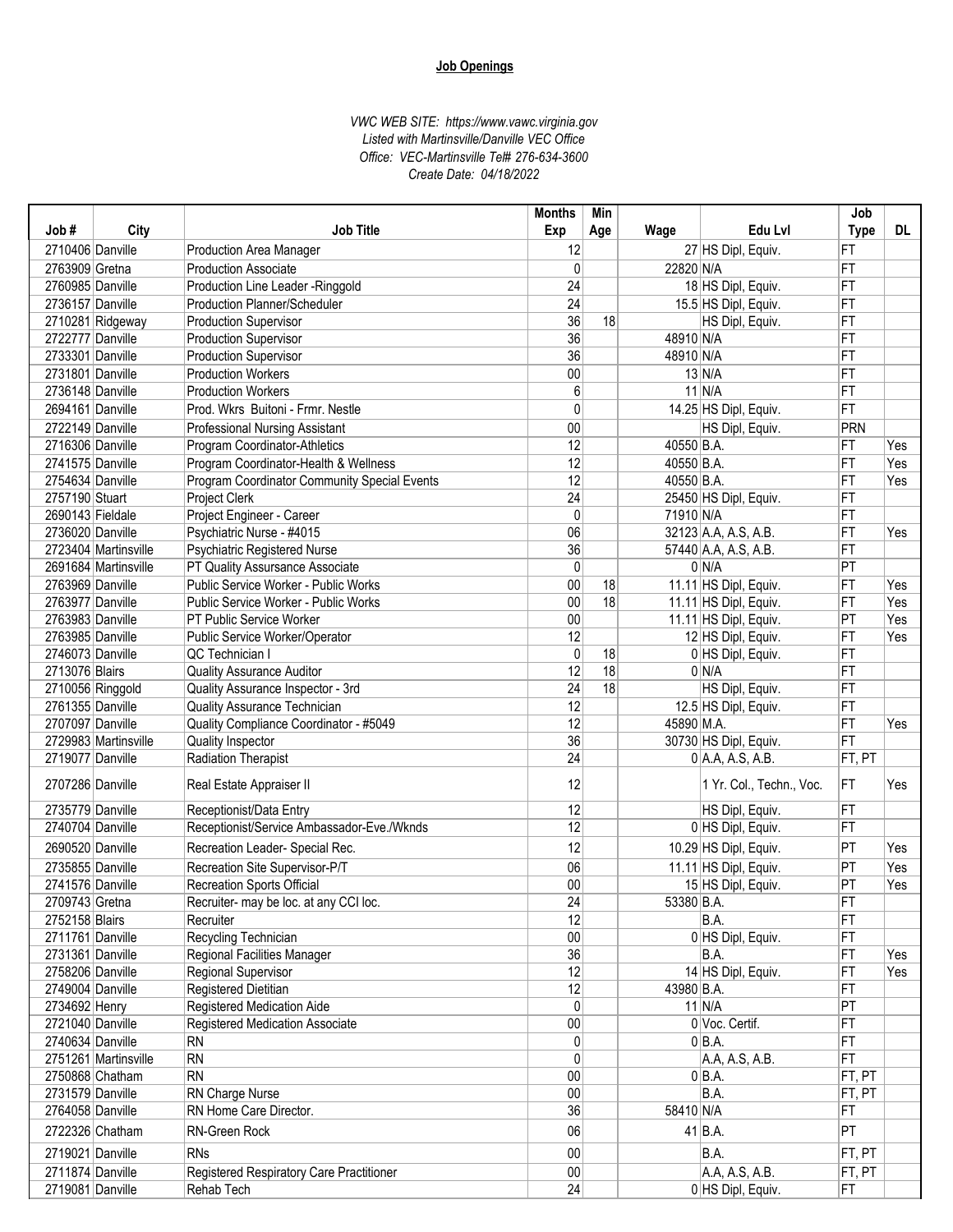|                  |                      |                                             | <b>Months</b>   | Min |               |                             | Job             |            |
|------------------|----------------------|---------------------------------------------|-----------------|-----|---------------|-----------------------------|-----------------|------------|
| Job#             | City                 | <b>Job Title</b>                            | Exp             | Age | Wage          | Edu Lvl                     | <b>Type</b>     | DL.        |
| 2710420 Danville |                      | Remote Custmr Serv. Rep - 1st, 2nd & 3rd.   | 12              |     |               | 14.06 HS Dipl, Equiv.       | FT              |            |
| 2721048 Danville |                      | Resident Care Associate.                    | $\mathbf{0}$    |     |               | HS Dipl, Equiv.             | PT              |            |
| 2716404 Danville |                      | <b>Resident Caregiver (CNA)</b>             | 00              |     |               | 0 HS Dipl, Equiv.           | FT              |            |
| 2721080 Danville |                      | <b>Resident Program Assistant</b>           | 00              |     |               | HS Dipl, Equiv.             | FT              | Yes        |
| 2754614 Danville |                      | Retail Business Dev. Specialist - DV Market | $\mathbf{0}$    |     |               | 36192 HS Dipl, Equiv.       | FT              |            |
|                  | 2756712 Martinsville | PT Retail Reset Merchandiser SAS            | 12              |     |               | 25100 HS Dipl, Equiv.       | PT              |            |
|                  | 2752321 Martinsville | Retail Store Associate                      | 0               |     | 20280 N/A     |                             | FT              |            |
| 2731444 Danville |                      | Retail Team Manager                         | 24              |     |               | HS Dipl, Equiv.             | FT              | Yes        |
|                  | 2690047 Martinsville | <b>Retail Wireless Sales Consultant</b>     | $\mathbf 0$     |     |               | 20030 HS Dipl, Equiv.       | FT              |            |
| 2719082 Danville |                      | Revenue Integrity Analyst                   | 48              |     |               | $0$ A.A, A.S, A.B.          | FT, PT          |            |
| 2712646 Danville |                      | <b>RN - \$5000 Bonus</b>                    | 00              |     |               | $0 BA$ .                    | FT              |            |
| 2712687 Danville |                      | RN Assistant Director of Nursing            | 36              |     |               | $0 BA$ .                    | FT              |            |
| 2763896 Gretna   |                      | RN Charge Nurses - \$5,000 Sign On          | 12              |     |               | B.A.                        | FT              |            |
| 2735782 Danville |                      | RN Nurse-Sign On Bonus                      | 12              |     |               | 0 2 Yrs. Col., Techn., Voc. | <b>FT</b>       |            |
| 2711814 Danville |                      | <b>RN</b> Supervisor                        | 00              |     |               | $24$ B.A.                   | FT              |            |
| 2712649 Danville |                      | RN Supervisor (Nights)-\$5000 Sign On       | 36              |     |               | B.A.                        | FT              | Yes        |
| 2726386 Danville |                      | RN Supervisory Visits                       | 0               |     |               | 58410 A.A, A.S, A.B.        | FT              |            |
| 2764386 Danville |                      | <b>RN Supervisory Visits</b>                | $\mathbf{0}$    |     |               | 58410 A.A, A.S, A.B.        | FT              |            |
| 2712589 Danville |                      | RN Unit Manager-\$5,000 Sign On             | 36              |     |               | $0 BA$ .                    | FT              |            |
| 2712643 Danville |                      | RN/LPN Charge Nurses-\$5000 Sign On         | $\mathbf{0}$    | 18  |               | 0 2 Yrs. Col., Techn., Voc. | FT              |            |
| 2688532 Stuart   |                      | Roller Oper.                                | 12              |     | 31090 N/A     |                             | FT              |            |
| 2710048 Danville |                      | <b>ROSS Coordinator</b>                     | $\overline{24}$ |     |               | 15 HS Dipl, Equiv.          | FT              | Yes        |
| 2711805 Danville |                      | <b>Route Driver</b>                         | 00              |     |               | $12$ N/A                    | $\overline{PT}$ | Yes        |
| 2745744 Danville |                      | <b>Route Driver</b>                         | 00              |     |               | 450 HS Dipl, Equiv.         | FT              | Yes        |
| 2745751 Danville |                      | <b>Route Driver</b>                         | 00              |     |               | 600 HS Dipl, Equiv.         | FT              | Yes        |
| 2758049 Blairs   |                      | Safety Manager                              | 60              |     |               | B.A.                        | FT              | Yes        |
| 2743971 Fieldale |                      | <b>Safety Specialist</b>                    | 12              |     |               | 0 N/A                       | FT              |            |
| 2691228 Danville |                      | Safety, Health & Environmental Assistant    | 24              |     |               | HS Dipl, Equiv.             | FT              |            |
| 2691447 Danville |                      | Sales Associate                             | $\mathbf{0}$    |     |               | N/A                         | PT              |            |
|                  | 2735862 Martinsville | Sales Associate                             | 0               |     |               | 0 N/A                       | PT              |            |
|                  | 2750893 Martinsville | Sales Associate-Cashier                     | 0               |     |               | 0 HS Dipl, Equiv.           | PT              |            |
|                  | 2734658 Martinsville | Sales Associate-ProServices                 | 6               |     |               | N/A                         | FT              |            |
| 2767283 Danville |                      | Sales Customer Service Greeter              | 00              |     |               | 0 N/A                       | FT              |            |
| 2712380 Gretna   |                      | Sales Development Rep                       | 0               |     |               | HS Dipl, Equiv.             | FT              |            |
| 2761022 Danville |                      | Sales Manager-Furniture (rDan) #1675        | 36              |     |               | HS Dipl, Equiv.             | FT              |            |
|                  | 2757656 Martinsville | Sales Representative - Remote               | $\mathbf 0$     |     |               | 46200 HS Dipl, Equiv.       | FT              |            |
| 2763991 Danville |                      | Sanitation Operator I - Public Works        | 24              | 21  |               | 16.32 HS Dipl, Equiv.       | FT              | <b>CDL</b> |
| 2763994 Danville |                      | Sanitation Operator II                      | 24              |     |               | 17.63 HS Dipl, Equiv.       | FT              | Yes        |
| 2746082 Danville |                      | Sanitation Technician I                     | $\mathbf{0}$    | 18  | $18.5 \, N/A$ |                             | FT              |            |
| 2740717 Danville |                      | Scheduler                                   | 06              |     |               | 0 HS Dipl, Equiv.           | FT              |            |
| 2719028 Danville |                      | Scheduler                                   | 24              |     |               | HS Dipl, Equiv.             | FT              |            |
| 2763974 Danville |                      | PT School Crossing Guard                    | 0               | 18  |               | 11 HS Dipl, Equiv.          | PT              | Yes        |
| 2735310 Danville |                      | Screed Operator 375066                      | 12              |     |               | 31090 HS Dipl, Equiv.       | FT              |            |
| 2719032 Danville |                      | Security Officer                            | 00              |     |               | HS Dipl, Equiv.             | FT              | Yes        |
| 2763497 Danville |                      | Security Officer                            | 00              |     |               | HS Dipl, Equiv.             | FT              |            |
|                  | 2734793 Martinsville | Senior Industrial Engineer                  | 12              |     |               | B.A.                        | FT              |            |
| 2707137 Danville |                      | Senior Network Analyst                      | 12              |     |               | 42956 A.A, A.S, A.B.        | FT              | Yes        |
| 2750913 Gretna   |                      | Senior Technical Support                    | 36              |     |               | N/A                         | FT              |            |
| 2767214 Danville |                      | Service Advisor                             | 24              |     |               | HS Dipl, Equiv.             | FT              | Yes        |
| 2758305 Danville |                      | Service Desk Clerk                          | 12              |     |               | 15 HS Dipl, Equiv.          | FT              |            |
|                  | 2734765 Martinsville | Service Field Tech                          | $\pmb{0}$       |     |               | N/A                         | FT              | Yes        |
|                  | 2759448 Martinsville | Sewing Machine Operator                     | 6               |     |               | 11.6 HS Dipl, Equiv.        | FT              |            |
| 2751103 Danville |                      | Sewing Machine Operator                     | 0               |     |               | 11.5 HS Dipl, Equiv.        | FT              |            |
| 2694046 Danville |                      | Sewing Machine Operator- Yanceyville        | $\overline{0}$  |     |               | 11.5 HS Dipl, Equiv.        | FT              |            |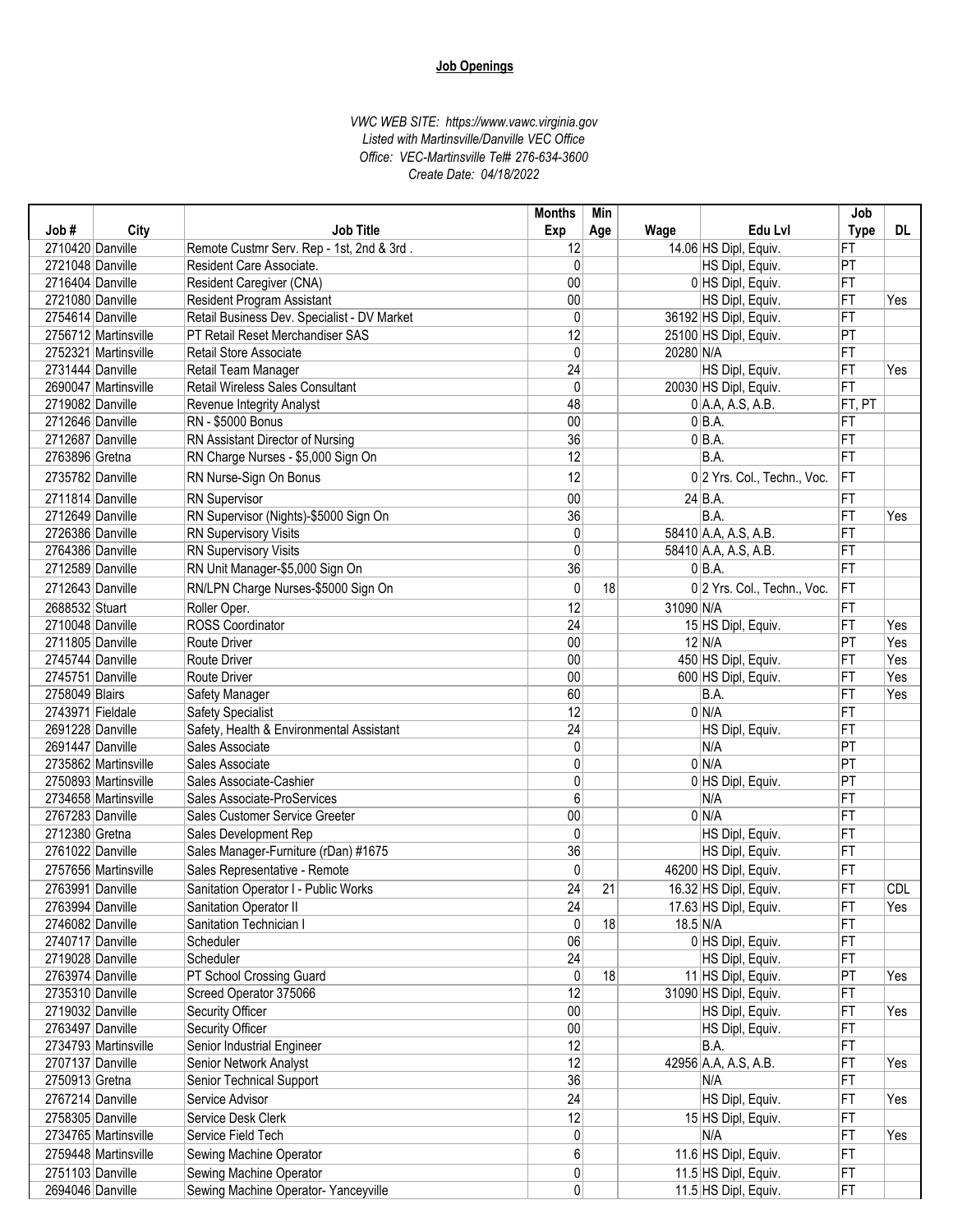|                  |                      |                                                         | <b>Months</b> | Min |             |                             | Job             |            |
|------------------|----------------------|---------------------------------------------------------|---------------|-----|-------------|-----------------------------|-----------------|------------|
| Job#             | City                 | <b>Job Title</b>                                        | Exp           | Age | Wage        | Edu Lvl                     | <b>Type</b>     | DL         |
| 2689593 Gretna   |                      | Sew Mach. Oper.                                         | 12            |     | $7.75$ N/A  |                             | FT              |            |
| 2761340 Danville |                      | Shift Supervisor                                        | 24            |     |             | 24 HS Dipl, Equiv.          | FT              |            |
|                  | 2761082 Martinsville | Shipping Packer                                         | 0             |     |             | $13$ N/A                    | FT              |            |
|                  | 2709836 Martinsville | <b>Shipping Supervisor</b>                              | 60            |     |             | HS Dipl, Equiv.             | FT              |            |
| 2729832 Gretna   |                      | Shoe Mach. Oper. & Tenders                              | $\mathbf{0}$  |     | $7.75$ N/A  |                             | FT              |            |
| 2735997 Blairs   |                      | Site Safety Coordinator                                 | 36            |     |             | $0$ A.A, A.S, A.B.          | FT              | Yes        |
|                  | 2764344 Martinsville | Site Supvr.                                             | 0             |     |             | 30390 HS Dipl, Equiv.       | FT              |            |
| 2687554 Danville |                      | Site/Civil Engineering Intern                           | 0             |     | 41030 N/A   |                             | FT              |            |
|                  | 2716380 Dry Fork     | Skilled Driver/Laborer                                  | 12            |     |             | 15 HS Dipl, Equiv.          | FT              | <b>CDL</b> |
|                  | 2716378 Dry Fork     | <b>Skilled Laborers</b>                                 | 12            |     |             | 14 HS Dipl, Equiv.          | FT              | Yes        |
| 2722163 Danville |                      |                                                         | 24            |     |             | 1 Yr. Col., Techn., Voc.    | PRN             |            |
|                  |                      | Sleep Technician                                        |               |     |             |                             |                 |            |
| 2741740 Danville |                      | <b>SMT Operator</b>                                     | 06            |     |             | 14.5 HS Dipl, Equiv.        | FT              |            |
| 2713433 Danville |                      | Social Wkr - Medical Social Wkr Acute Rehab Unit        | 0             |     | 43840 M.A.  |                             | FT              |            |
|                  | 2733353 Martinsville | Sortation-All Shifts                                    | $\mathbf{0}$  |     |             | $16$ N/A                    | FT              |            |
| 2712600 Danville |                      | Speech Language Pathologist - \$5000 Sign On            | 00            |     |             | B.A.                        | FT              |            |
| 2688655 Danville |                      | Speech Language Pathologist - Acute Rehab               | 0             |     | 68590 M.A.  |                             | FT              |            |
| 2736783 Danville |                      | Speech Language Pathologist PRN                         | 0             |     | 68590 M.A.  |                             | FT              |            |
| 2735766 Danville |                      | Speech Language Pathologist-\$5000 Bonus                | 12            |     |             | $0 BA$ .                    | PRN             |            |
| 2746086 Danville |                      | Spice Prep I                                            | 0             | 18  |             | N/A                         | FT              |            |
| 2711902 Danville |                      | Sr. Project Manager                                     | 60            |     |             | $50$ B.A.                   | FT              |            |
| 2761026 Danville |                      | Store Associate/Stocker #1675 -rDan                     | 00            | 16  |             | $11$ N/A                    | $ \mathsf{PT} $ |            |
| 2761025 Danville |                      | Store Associate/Stocker #5404 - Execu. Dr               | 00            | 16  |             | $9.5$ N/A                   | PT              |            |
| 2758064 Danville |                      | Store Manager (rDan)                                    | 60            |     |             | 0 HS Dipl, Equiv.           | FT              | Yes        |
| 2738956 Gretna   |                      | <b>Strategic Solutions Engineering Director</b>         | 120           |     | 122460 B.A. |                             | FT              |            |
| 2737122 Danville |                      | <b>Student Success Coach</b>                            | 0             |     |             | B.A.                        | FT              | Yes        |
| 2687108 Danville |                      | Subsurface Utility Engineering (SUE) Utility Analyst    | 24            |     |             | 70460 HS Dipl, Equiv.       | FT              |            |
| 2685812 Danville |                      | Subsurface Utility Engineering (SUE) Utility Technician | $\mathbf{0}$  |     |             | 41030 HS Dipl, Equiv.       | FT              |            |
| 2718138 Danville |                      | Summer Employment 2022                                  | 00            | 16  |             | 11 HS Dipl, Equiv.          | $ \mathsf{PT} $ |            |
| 2746083 Danville |                      | Supervisor, Production                                  | 12            |     |             | $0$ A.A, A.S, A.B.          | FT              |            |
| 2760069 Danville |                      | Supply Chain Associate                                  | $\mathbf{0}$  |     | 74590 N/A   |                             | $\overline{PT}$ |            |
| 2719036 Danville |                      | <b>Surgical Technicians</b>                             | 12            |     |             | 0 2 Yrs. Col., Techn., Voc. | FT, PT          |            |
| 2719041 Danville |                      | Switchboard Operator                                    | 00            |     |             | 0 HS Dipl, Equiv.           | FT              |            |
|                  | 2740840 Martinsville | <b>Teacher Aide</b>                                     | 0             |     |             | 11 HS Dipl, Equiv.          | FT              | Yes        |
| 2731446 Danville |                      | <b>Team Coordinator</b>                                 | 12            |     |             | HS Dipl, Equiv.             | FT              | Yes        |
| 2736156 Danville |                      | <b>Team Leads</b>                                       | 24            |     |             | 20 HS Dipl, Equiv.          | FT              |            |
| 2707503 Danville |                      | Team Member                                             | 00            | 16  |             | $11$ N/A                    | PT              |            |
| 2749554 Danville |                      | Team Member                                             | $00\,$        | 18  |             | N/A                         | FT, PT          |            |
| 2731434 Danville |                      | Team Member - Retail                                    | $00\,$        |     |             | HS Dipl, Equiv.             | PT              |            |
| 2722178 Danville |                      | <b>Technical Specialist</b>                             | 12            |     |             | B.A.                        | FT              |            |
| 2763545 Danville |                      | Technician - Pharmacy                                   | $00\,$        | 18  |             | 14 HS Dipl, Equiv.          | FT, PT          |            |
| 2712640 Danville |                      | Temp. Nurse Aide-Free CNA Course                        | 0             |     |             | 0 HS Dipl, Equiv.           | FT              |            |
| 2735765 Danville |                      | Temp. Nurse Aide-Free CNA Course                        | 0             |     |             | 0 HS Dipl, Equiv.           | FT              |            |
|                  | 2736192 Martinsville | Territory Sales Manager Req# 20221165                   | 6             |     |             | 100000 HS Dipl, Equiv.      | FT              |            |
| 2707333 Danville |                      | <b>Traffic Control Operator</b>                         | 12            |     |             | 12 HS Dipl, Equiv.          | FT              | Yes        |
|                  | 2744458 Ringgold     | <b>Training Specialist</b>                              | 12            |     |             | 21 HS Dipl, Equiv.          | FT              |            |
| 2763997 Danville |                      | Transit Driver I & II                                   | 0             |     |             | 29222 HS Dipl, Equiv.       | FT              | Yes        |
| 2749693 Danville |                      | <b>Transition Specialist</b>                            | $00\,$        |     |             | HS Dipl, Equiv.             | FT              | Yes        |
|                  | 2726188 Martinsville | <b>Transportation Administrator</b>                     | 0             |     |             | 44422 HS Dipl, Equiv.       | FT              | <b>CDL</b> |
| 2731390 Danville |                      | Transportation Grant Specialist-Lead                    | 12            |     |             | 31560 A.A, A.S, A.B.        | FT              | Yes        |
|                  | 2710167 Martinsville | <b>Treater Operator</b>                                 | 0             |     |             | $16$ N/A                    | FT              |            |
| 2759408 Danville |                      | Treatment Court Clinician #4333                         | 12            |     | 40024 M.A.  |                             | FT              | Yes        |
|                  | 2744678 Martinsville | <b>Truck and Automotive Mechanic</b>                    | 12            |     |             | 15 HS Dipl, Equiv.          | PT              | Yes        |
|                  | 2710252 Martinsville | Truck Driver - Class A CDL                              | 12            |     |             | 0 HS Dipl, Equiv.           | FT              | CDL        |